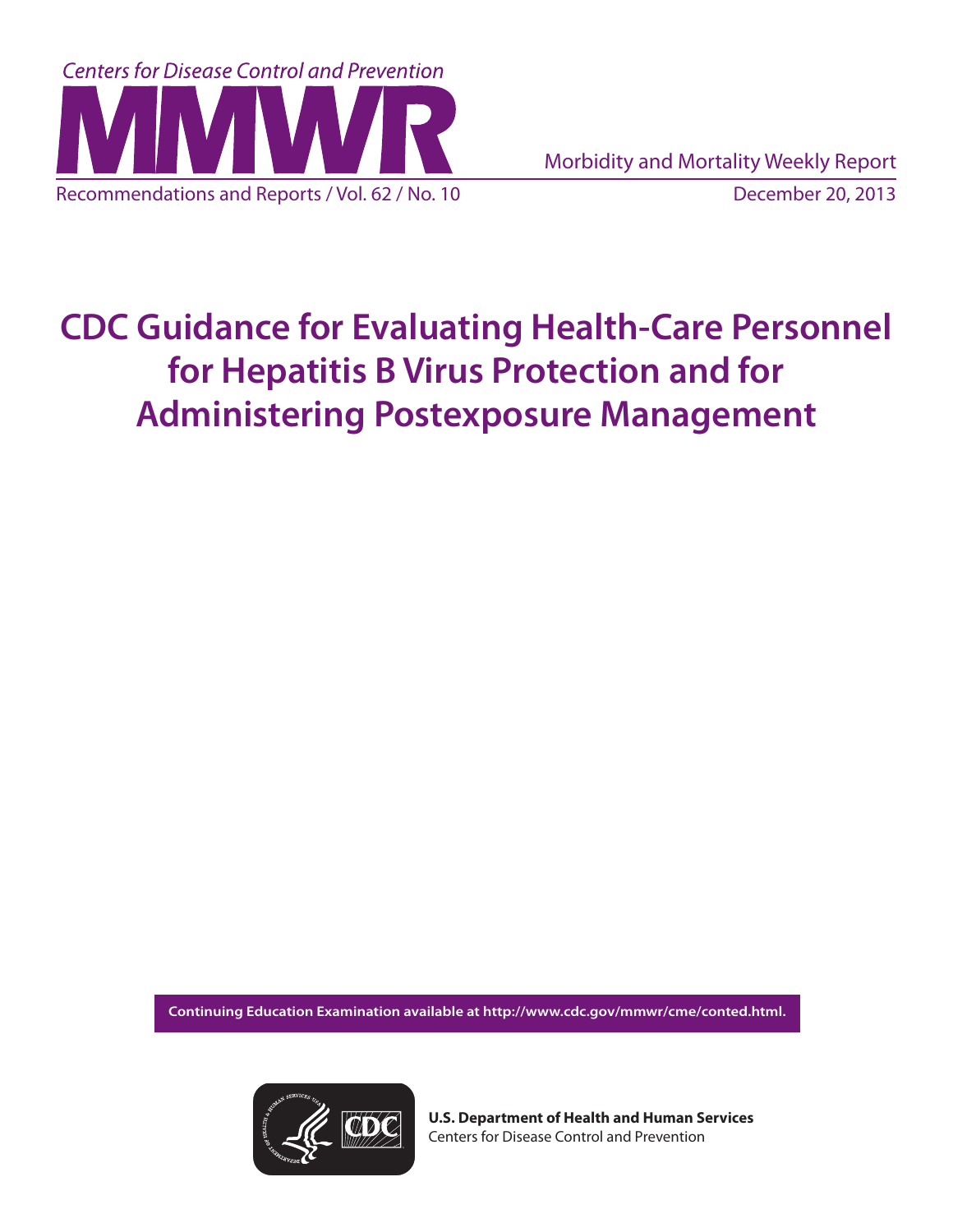#### Recommendations and Reports

#### **CONTENTS**

#### **Disclosure of Relationship**

CDC, our planners, content experts and their spouses/partners wish to disclose that they have no financial interests or other relationships with the manufacturers of commercial products, suppliers of commercial services, or commercial supporters. Planners have reviewed content to ensure there is no bias.

The *MMWR* series of publications is published by the Center for Surveillance, Epidemiology, and Laboratory Services, Centers for Disease Control and Prevention (CDC), U.S. Department of Health and Human Services, Atlanta, GA 30333.

**Suggested Citation:** Centers for Disease Control and Prevention. [Title]. MMWR 2013;62(No. RR-#):[inclusive page numbers].

#### **Centers for Disease Control and Prevention**

Thomas R. Frieden, MD, MPH, *Director* Harold W. Jaffe, MD, MA, *Associate Director for Science* Joanne Cono, MD, ScM, *Acting Director, Office of Science Quality*  Chesley L. Richards, MD, MPH, *Deputy Director for Public Health Scientific Services*

#### **MMWR Editorial and Production Staff**

Ronald L. Moolenaar, MD, MPH, *Editor,* MMWR *Series* Christine G. Casey, MD, *Deputy Editor,* MMWR *Series* Teresa F. Rutledge, *Managing Editor,* MMWR *Series* David C. Johnson, *Lead Technical Writer-Editor* Denise Williams, MBA, *Project Editor*

King K. Holmes, MD, PhD, Seattle, WA

Martha F. Boyd, *Lead Visual Information Specialist* Maureen A. Leahy, Julia C. Martinroe, Stephen R. Spriggs, Terraye M. Starr *Visual Information Specialists* Quang M. Doan, MBA, Phyllis H. King *Information Technology Specialists*

#### **MMWR Editorial Board**

William L. Roper, MD, MPH, Chapel Hill, NC, Chairman Matthew L. Boulton, MD, MPH, Ann Arbor, MI Virginia A. Caine, MD, Indianapolis, IN Barbara A. Ellis, PhD, MS, Atlanta, GA Jonathan E. Fielding, MD, MPH, MBA, Los Angeles, CA David W. Fleming, MD, Seattle, WA William E. Halperin, MD, DrPH, MPH, Newark, NJ

Timothy F. Jones, MD, Nashville, TN Rima F. Khabbaz, MD, Atlanta, GA Dennis G. Maki, MD, Madison, WI Patricia Quinlisk, MD, MPH, Des Moines, IA Patrick L. Remington, MD, MPH, Madison, WI William Schaffner, MD, Nashville, TN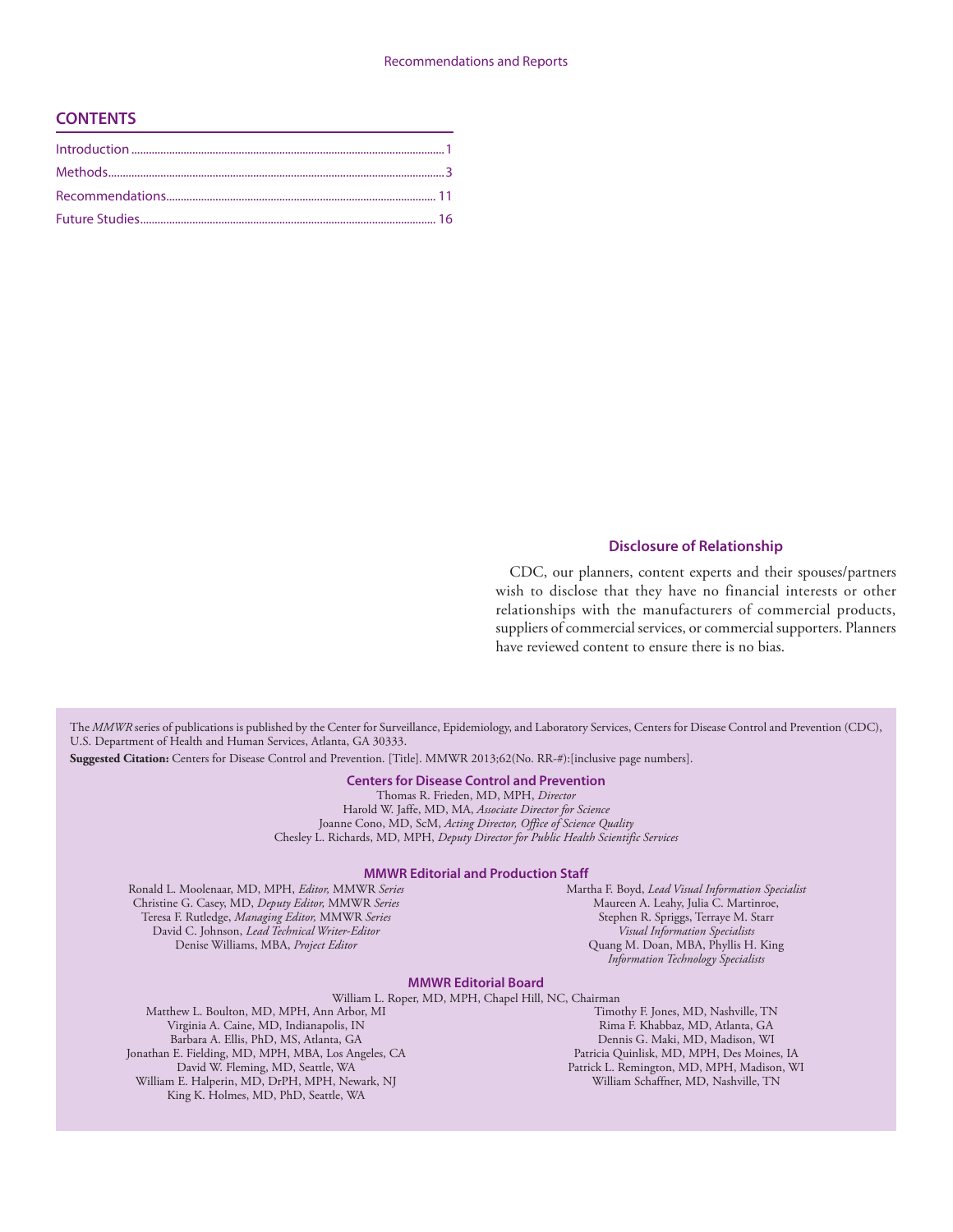# <span id="page-2-0"></span>**CDC Guidance for Evaluating Health-Care Personnel for Hepatitis B Virus Protection and for Administering Postexposure Management**

Sarah Schillie, MD1 Trudy V. Murphy, MD1 Mark Sawyer, MD2 Kathleen Ly, MPH1 Elizabeth Hughes, DrPH1 Ruth Jiles, PhD1 Marie A. de Perio, MD3 Meredith Reilly, MPH<sup>4</sup> Kathy Byrd, MD1 John W. Ward, MD1 *1National Center for HIV/AIDS, Viral Hepatitis, STD, and TB Prevention, CDC 2University of California at San Diego 3National Institute for Occupational Safety and Health, CDC 4Johns Hopkins University, School of Public Health*

#### **Summary**

*This report contains CDC guidance that augments the 2011 recommendations of the Advisory Committee on Immunization Practices (ACIP) for evaluating hepatitis B protection among health-care personnel (HCP) and administering post-exposure prophylaxis. Explicit guidance is provided for persons working, training, or volunteering in health-care settings who have documented hepatitis B (HepB) vaccination years before hire or matriculation (e.g., when HepB vaccination was received as part of routine infant [recommended since 1991] or catch-up adolescent [recommended since 1995] vaccination).*

*In the United States, 2,890 cases of acute hepatitis B were reported to CDC in 2011, and an estimated 18,800 new cases of hepatitis B occurred after accounting for underreporting of cases and asymptomatic infection. Although the rate of acute hepatitis B virus (HBV) infections have declined approximately 89% during 1990–2011, from 8.5 to 0.9 cases per 100,000 population in the United States, the risk for occupationally acquired HBV among HCP persists, largely from exposures to patients with chronic HBV infection.*

*ACIP recommends HepB vaccination for unvaccinated or incompletely vaccinated HCP with reasonably anticipated risk for blood or body fluid exposure. ACIP also recommends that vaccinated HCP receive postvaccination serologic testing (antibody to hepatitis B surface antigen [anti-HBs]) 1–2 months after the final dose of vaccine is administered (CDC. Immunization of health-care personnel: recommendations of the Advisory Committee on Immunization Practices [ACIP]. MMWR 2011;60 [No. RR-7]). Increasing numbers of HCP have received routine HepB vaccination either as infants (recommended since 1991) or as catch-up vaccination (recommended since 1995) in adolescence. HepB vaccination results in protective anti-HBs responses among approximately 95% of healthy-term infants. Certain institutions test vaccinated HCP by measuring anti-HBs upon hire or matriculation, even when anti-HBs testing occurs greater than 2 months after vaccination. This guidance can assist clinicians, occupational health and student health providers, infection-control specialists, hospital and health-care training program administrators, and others in selection of an approach for assessing HBV protection for vaccinated HCP. This report emphasizes the importance of administering HepB vaccination for all HCP, provides explicit guidance for evaluating hepatitis B protection among previously vaccinated HCP (particularly those who were vaccinated in infancy or adolescence), and clarifies recommendations for postexposure management of HCP exposed to blood or body fluids.*

# **Introduction**

Hepatitis B virus (HBV) has long been recognized as an occupational risk for health-care personnel (HCP), including HCP trainees (*1*,*2*). The virus remains infectious for prolonged periods on environmental surfaces and is transmissible in

**Corresponding preparer:** Sarah Schillie, MD, Division of Viral Hepatitis, National Center for HIV/AIDS, Viral Hepatitis, STD, and TB Prevention, CDC. Telephone: 404-718-8608; E-mail: [sschillie@cdc.gov](mailto:sschillie@cdc.gov).

the absence of visible blood (*1*). HCP do not recognize all exposures to potentially infectious blood or body fluids (*2*) and, even if exposures are recognized, often do not seek postexposure prophylactic management (*3*). In serologic studies conducted in the United States during the 1970s, HCP had a prevalence of HBV infection approximately 10 times greater than the general population (*1*). In 1983, an estimated 17,000 HBV infections occurred among HCP (*4*).

Vaccines to prevent HBV became available in the United States in 1981 and were recommended by the Advisory Committee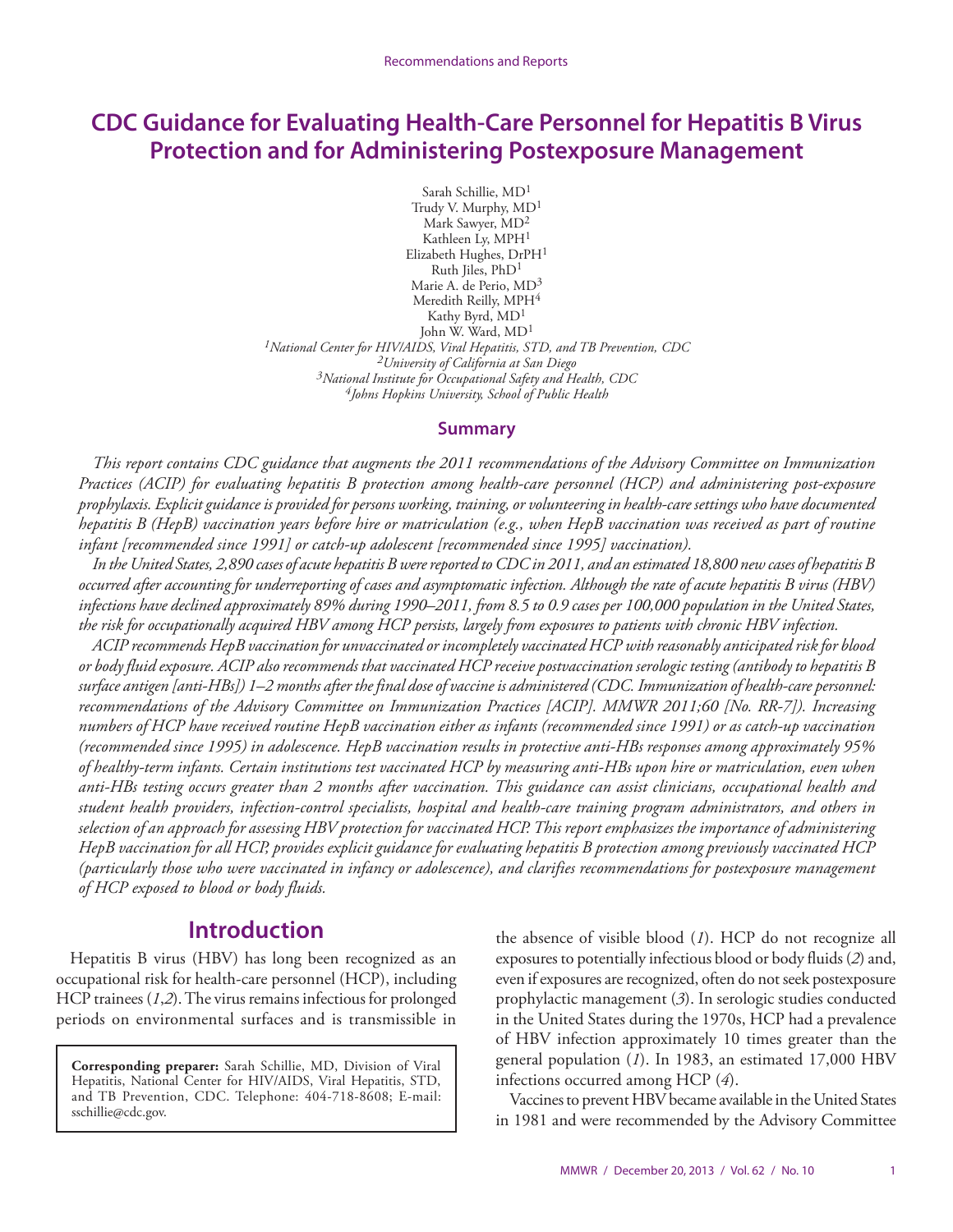on Immunization Practices (ACIP) for HCP in 1982 (*5*). Although a high proportion of healthy vaccine recipients in clinical trials respond to hepatitis B (HepB) vaccination, the proportion of responders can be lower among the general population, particularly among persons with chronic medical conditions (*6*,*7*). Acute and chronic HBV infections are rare among HCP who respond to HepB vaccination, but HCP who do not respond to vaccination are thought to remain susceptible. Postvaccination serologic testing for antibody to hepatitis B surface antigen (anti-HBs) identifies vaccine nonresponders and guides the need for revaccination, additional testing for chronic HBV infection, and counseling for HCP who remain susceptible after failing to respond to vaccination.

In 1991, ACIP recommended consideration of postvaccination serologic testing for anti-HBs for HCP at risk for needlestick exposures (*8*). In 1997, ACIP recommended postvaccination serologic testing 1–2 months after completion of the HepB vaccine series for HCP who have contact with patients or blood and who are at ongoing risk for injuries with sharp instruments or needlesticks (*9*). Since 1982 (when HepB vaccine was recommended for HCP), major declines have occurred in reports of acute hepatitis B among HCP (*10*). In 2011, ACIP reaffirmed that unvaccinated and incompletely vaccinated HCP at reasonably anticipated risk for blood or body fluid exposure should receive HepB vaccination before potential exposure, and HCP at high risk for exposure should receive postvaccination serologic testing 1–2 months after completion of the vaccine series (*11*).

This report provides CDC guidance for persons working, training, or volunteering in health-care settings who have documented HepB vaccination received years before hire or matriculation (e.g., when HepB vaccination was received as part of routine infant [recommended since 1991] or catch-up adolescent [recommended since 1995] vaccination). No postvaccination serologic testing is recommended after routine infant or adolescent HepB vaccination. Although acute HBV infections have declined substantially since HepB vaccination was introduced in the United States, a risk for occupational exposure to HBV persists (*10*), largely from persons with chronic HBV infection. Because vaccine-induced anti-HBs wanes over time, testing HCP for anti-HBs years after vaccination might not distinguish vaccine nonresponders from responders. Pre-exposure assessment of current or past anti-HBs results upon hire or matriculation, followed by one or more additional doses of HepB vaccine for HCP with anti-HBs <10 mIU/mL, if necessary, helps to ensure that HCP will be protected if they have an exposure to HBV-containing blood or body fluids.

An expert panel convened by CDC acknowledged that the risk for HBV infection for vaccinated HCP can vary widely by setting and profession, and might be low enough in certain

settings that assessment of anti-HBs status and appropriate follow-up can be done at the time of exposure to potentially infectious blood or body fluids. This approach relies on HCP recognizing and reporting blood and body fluid exposures and therefore might be applied on the basis of documented low risk, implementation, and cost considerations. Certain HCP occupations have lower risk for occupational blood and body fluid exposures (e.g., occupations involving counseling versus performing procedures), and nontrainees have lower risks for blood and body fluid exposures than trainees. Some settings also will have a lower prevalence of HBV infection in the patient population served than in other settings, which will influence the risk for HCP exposure to hepatitis B surface antigen (HBsAg)-positive blood and body fluids. All health-care institutions should ensure that HCP receive training to recognize and report exposures, have systems in place to facilitate reporting and postexposure assessment, and have prophylaxis readily accessible for timely administration. This report can guide clinicians, occupational health and student health clinicians, infection-control specialists, hospital and health-care training program administrators, and others in selection of an approach for assessing HBV protection for vaccinated HCP.

HCPs are defined as all paid and unpaid persons providing health care, or working or training in health-care settings, who have reasonably anticipated risks for exposure to infectious materials, including blood or body fluids, contaminated medical supplies and equipment, or contaminated environmental surfaces. HCP might include but are not limited to physicians, nurses, nursing assistants, nurse practitioners, physician assistants, therapists, technicians, emergency medical services personnel, dental personnel, pharmacists, laboratory personnel, autopsy personnel, health-care students and trainees, contractual staff not employed by the health-care facility, and persons not directly involved in patient care but with potential exposure to infectious agents that can be transmitted between patients and HCP (e.g., housekeeping, laundry, security, maintenance, and volunteers) (*1*,*11*).

This guidance applies but is not limited to HCP in acute-care hospitals, long-term–care facilities (e.g., nursing homes, skilled nursing facilities, and assisted living facilities), physician's offices, dental offices, rehabilitation centers, urgent-care centers, ambulatory surgical centers, dialysis centers, and outpatient clinics, and to persons who provide home health care and emergency medical services. Although this guidance pertains to HCP, the same principles might be applicable to persons in other professions with reasonably anticipated risk for blood or body fluid exposure (e.g., public safety workers, embalmers, and crime scene cleanup crews).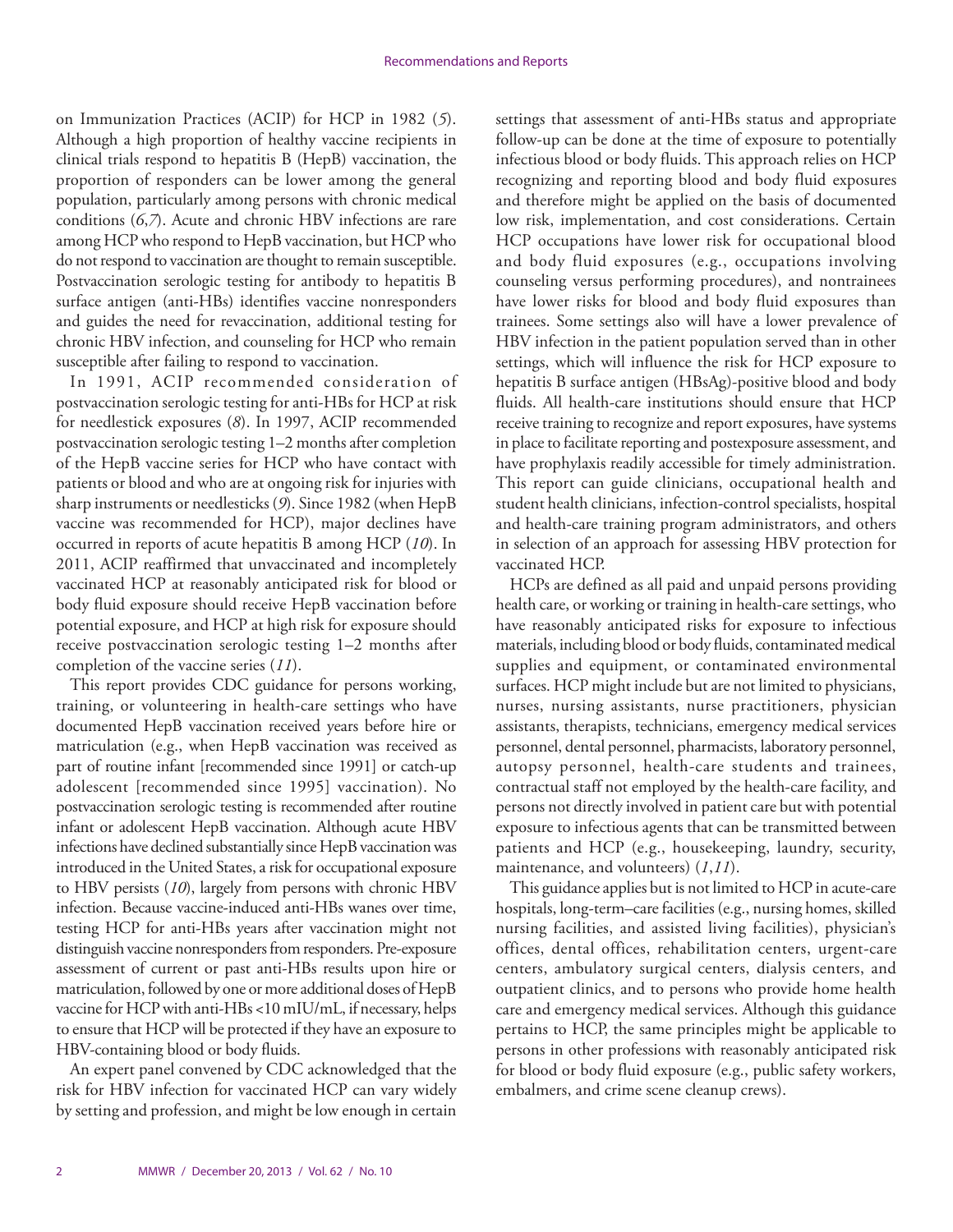<span id="page-4-0"></span>Recommendations for testing HCP in certain populations at risk for acquisition of HBV infection before matriculation or hire can be found elsewhere and will be reviewed only briefly in this document (*11*–*13*). HCP protection against hepatitis C virus (HCV), human immunodeficiency virus (HIV), and other infections also is covered elsewhere (*1*,*11*,*14*). Postvaccination serologic testing and the need for revaccination specific to HCP with immunocompromising conditions (e.g., HCP who are on dialysis, infected with HIV, hematopoietic stem-cell transplant recipients, and receiving chemotherapy) are addressed in separate recommendations (*15*). Additional guidance on the management of HCP with chronic HBV infection has been published (*13*). A list of frequently used abbreviations is provided (Box).

# **New or Updated Information Provided in this Guidance**

This document examines approaches for assessing HBV protection for vaccinated HCP and offers additional guidance for postexposure evaluation and testing of HCP in consideration of:

- The changing epidemiology of HBV infections in the United States
- The risk for occupational blood or body fluid exposures since introduction of engineering and work-practice controls and the Needlestick Safety and Prevention Act of 2001
- HCP reporting of blood or body fluid exposures
- HepB vaccination coverage among HCP
- Estimates of the proportion of adults with measureable anti-HBs at intervals after vaccination
- Duration of vaccine-induced protection
- Current vaccination and postvaccination serologic testing practices
- • Cost-effectiveness of approaches for assessing HBV protection among HCP, and
- • Recommendations for administering postexposure management.

# **Methods**

In 2012, CDC identified and convened subject matter experts in the fields of HBV infection, health-care epidemiology, and evidence-based medicine to form an expert panel to address mechanisms for assessing HBV protection for vaccinated HCP.\* The expert panel was comprised of professionals from academic medicine (e.g., pediatrics, family medicine, internal medicine,

#### **BOX. Abbreviations.**

| <b>ACIP</b>  | Advisory Committee on Immunization<br>Practices     |  |  |  |  |
|--------------|-----------------------------------------------------|--|--|--|--|
| anti-HBc     | antibody to hepatitis B core antigen                |  |  |  |  |
| anti-HBs     | antibody to hepatitis B surface antigen             |  |  |  |  |
| <b>ELISA</b> | enzyme-linked immunosorbent assay                   |  |  |  |  |
| HBeAg        | hepatitis B e antigen                               |  |  |  |  |
| <b>HBIG</b>  | hepatitis B immune globulin                         |  |  |  |  |
| HBsAg        | hepatitis B surface antigen                         |  |  |  |  |
| <b>HBV</b>   | hepatitis B virus                                   |  |  |  |  |
| HBV DNA      | hepatitis B virus deoxyribonucleic acid             |  |  |  |  |
| <b>HCP</b>   | health-care personnel                               |  |  |  |  |
| <b>HCV</b>   | hepatitis C virus                                   |  |  |  |  |
| HepB         | hepatitis B vaccine                                 |  |  |  |  |
| <b>HIV</b>   | human immunodeficiency virus                        |  |  |  |  |
| IDU          | injection drug use                                  |  |  |  |  |
| IG           | immune globulin                                     |  |  |  |  |
| <b>IIS</b>   | Immunization Information System                     |  |  |  |  |
| <b>IOM</b>   | Institute of Medicine                               |  |  |  |  |
| MSM          | men who have sex with men                           |  |  |  |  |
| <b>NHIS</b>  | National Health Interview Survey                    |  |  |  |  |
| <b>NNDSS</b> | National Notifiable Diseases Surveillance<br>System |  |  |  |  |
| <b>OSHA</b>  | Occupational Safety and Health<br>Administration    |  |  |  |  |
| PCR          | polymerase chain reaction                           |  |  |  |  |
| QALY         | quality-adjusted life-year                          |  |  |  |  |

and infectious diseases) and occupational health; federal and state public health professionals with expertise in hepatitis and health-care associated infections; and liaisons from the Society for Healthcare Epidemiology of America (SHEA), Healthcare Infection Control Practices Advisory Committee (HICPAC), American Medical Directors Association (AMDA), American College Health Association (ACHA), American Academy of Family Physicians (AAFP), and the Society for Adolescent Health and Medicine (SAHM). The expert panel convened 21 teleconferences for deliberations during January 19, 2012–January 8, 2013. Materials for teleconference discussion were electronically distributed to members.

The expert panel reviewed relevant published literature identified through PubMed searches, citations, and personal files. Reference lists were reviewed to retrieve additional relevant information. The expert panel considered the changing epidemiology of hepatitis B infections from surveillance reports, which included follow-up with state health departments to obtain additional information on HCP with acute hepatitis B during 2005–2010 reported as having a positive or unknown

<sup>\*</sup>A list of the members of the panel appears on page 20.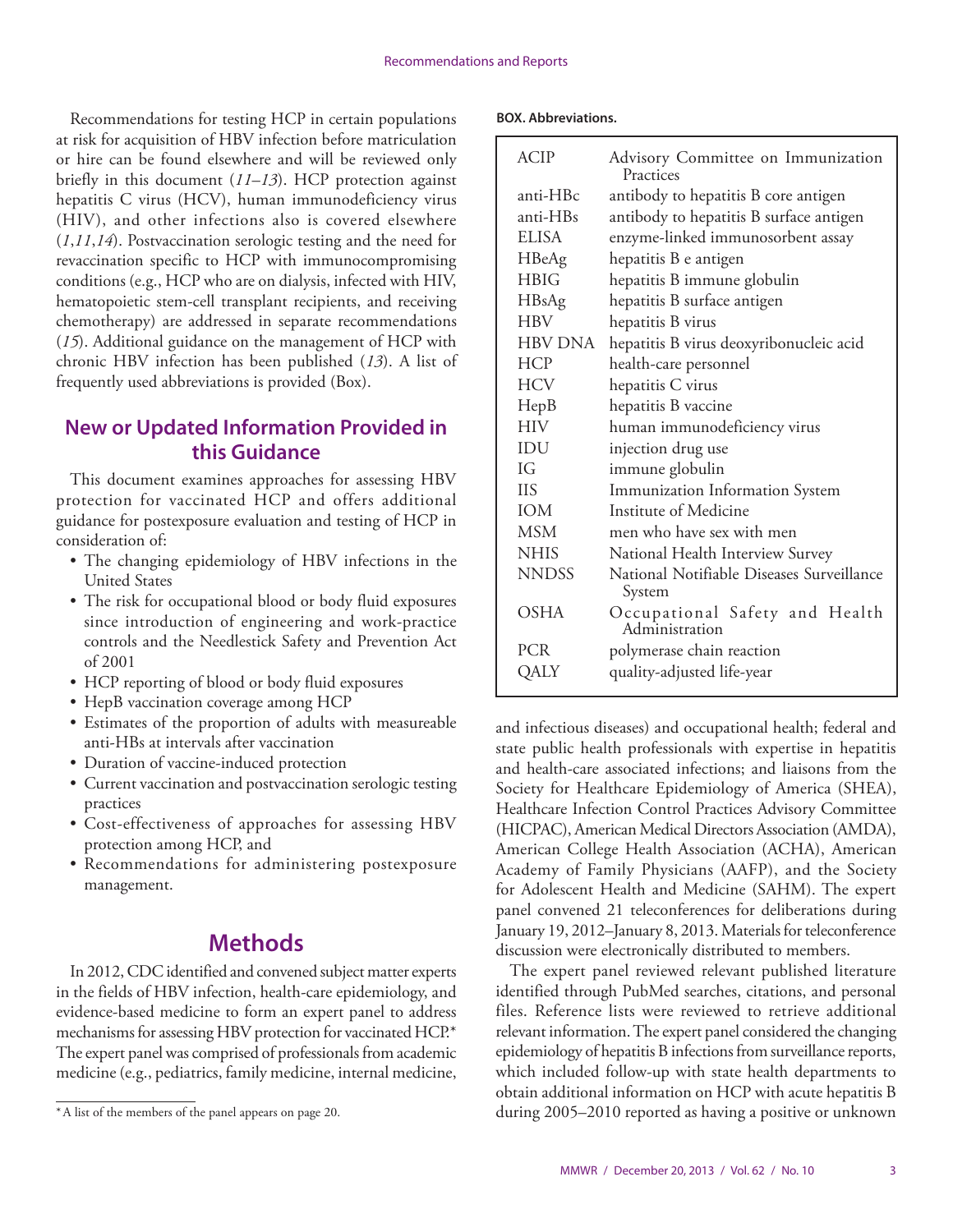HepB vaccination history. The expert panel reviewed previous recommendations from ACIP, HICPAC, and the U.S. Public Health Service; including recommendations defining HCP at risk for occupational exposure, HepB vaccination, and postvaccination serologic testing. The panel also reviewed postexposure prophylaxis (*1*,*5*,*9*,*11*,*13*,*15*,*16*), and results from an electronic survey administered to health-care institutions regarding current practices (see Hepatitis B Vaccination and Postvaccination Testing among HCP). Various members of the expert panel were consulted to address issues throughout the development of these guidelines. Evidence also was summarized in presentations discussed during expert panel teleconferences.

The panel identified two approaches for assessing HBV protection for vaccinated HCP, on the basis of expert opinion, which form the foundation of this guidance. Members of the expert panel critically reviewed earlier drafts of this guidance document, which was developed by CDC, individually and as a group by teleconference. Names and affiliations of persons who provided input in the drafting of these recommendations are included at the beginning of this document and in the acknowledgments section.

## **Changing Epidemiology of HBV Infection**

Hepatitis B is a nationally reportable disease (*17*). In the United States, 2,890 cases of acute hepatitis B were reported to CDC in 2011, and an estimated 18,800 new cases of hepatitis B occurred after accounting for underreporting of cases and asymptomatic infection (Figure 1) (*10*). Among patients with reported cases of acute hepatitis B with information, approximately 55% were hospitalized and 1.3% died from hepatitis B (*10*). Acute HBV infection becomes chronic in 90% of infants, 30% of children aged <5 years, and <1%–12% of adults (*18*). Approximately 25% of persons who become chronically infected during childhood and 15% of those who become chronically infected after childhood die prematurely from cirrhosis or liver cancer (*1,15*). An estimated 800,000–1.4 million persons in the United States are living with chronic HBV infection; these persons serve as the main reservoir for HBV (*12*). In contrast to a decline in reports of acute hepatitis B, the prevalence of chronic HBV, which is often asymptomatic, remained relatively stable (Figure 2) (*19*) at 3 per 100,000 persons (95% confidence interval = 2–5 per 100,000) during 2005–2010, as did death certificate-registered deaths (*20*).

A national strategy to eliminate HBV transmission was implemented in 1991 (*16*). A key component was a recommendation for routine vaccination of infants (*16*). As a result, the rate of newly reported acute HBV infections in the United States declined approximately 89% during 1990–2011, from 8.5 to 0.9 cases per 100,000 population (*10*,*11*). The





**Source:** CDC. Viral hepatitis statistics and surveillance. Available at [http://](http://www.cdc.gov/hepatitis/statistics/index.htm) [www.cdc.gov/hepatitis/statistics/index.htm](http://www.cdc.gov/hepatitis/statistics/index.htm).

\* For 2011, the reported number of cases was 2,890; the estimated number of cases (18,800) was computed after accounting for underreporting and asymptomatic infections.

incidence was lowest (0.04 cases per 100,000 population) among persons aged ≤19 years (*10*), the population routinely vaccinated as infants and adolescents. Although HepB vaccine coverage rates in 2011 were high among infants, children, and adolescents (91.1% among children aged 19–35 months and 92.3% among adolescents aged 13–17 years) (*21*,*22*), self-reported ≥3-dose coverage remained considerably lower for adults (35.9% for adults aged 19–49 years in 2011) (*23*).

# **Occupational Risk for HBV Exposure and Exposure Reporting**

Blood from persons with HBV infection contains the highest HBV titers of all body fluids and is the most important vehicle of transmission in the health-care setting (*1*). The following body fluids also are considered potentially infectious: cerebrospinal fluid, synovial fluid, pleural fluid, peritoneal fluid, pericardial fluid, and amniotic fluid (*1*). Although studies have documented HBV in saliva and tears, these body fluids have generally not represented an occupational risk for HBV infection unless they contain blood (*1*). Semen and vaginal secretions have been implicated in the sexual transmission of HBV, but they have not been implicated in occupational transmission from patients to HCP (*1*). The presence of HBsAg, usually an indicator of active HBV infection, also is found in other body fluids (e.g., breast milk, bile, feces, nasopharyngeal washings, and sweat). However, most body fluids are not efficient vehicles of transmission (unless they contain blood) because they contain low quantities of infectious HBV (*1*).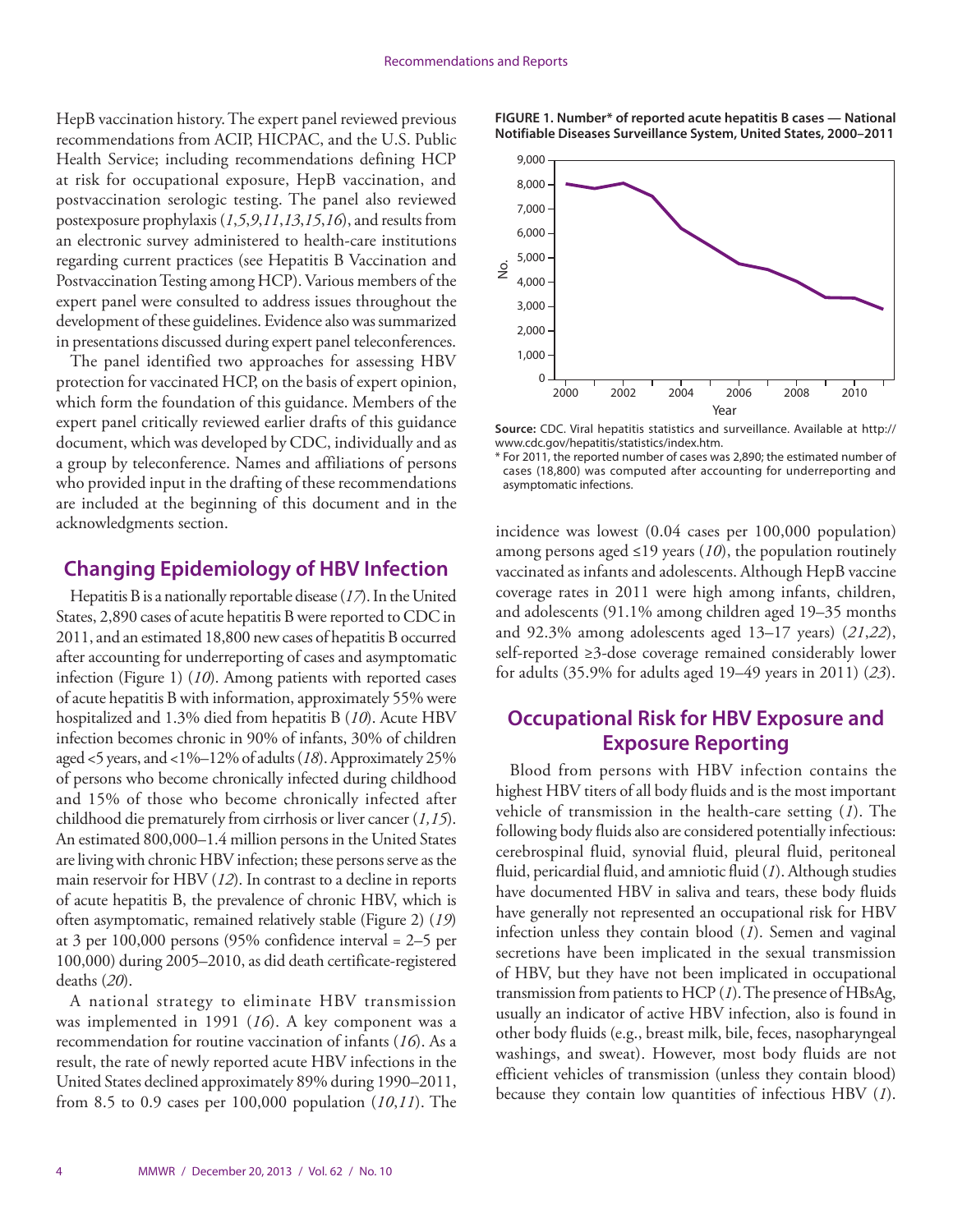**FIGURE 2. Weighted prevalence of chronic hepatitis B\* — National Health and Nutrition Examination Survey, United States, 1976–2010**



**Sources:** Wasley A, Kruszon-Moran D, Kuhnert W, et al. The prevalence of hepatitis B virus infection in the United States in the era of vaccination. J Infect Dis 2010;202:192–201. Personal communication. Roberts H, PhD. Atlanta, GA: CDC;2012.

\* Chronic Hepatitis B is defined as the presence of both hepatitis B surface antigen (HBsAg) and antibody to hepatitis B core antigen (anti-HBc).

† Represents 95% confidence interval.

Sputum, urine, and vomitus are not considered potentially infectious unless they contain blood (*1*).

HBV is highly infectious, can be transmitted in the absence of visible blood (*1*), and remains infectious on environmental surfaces for at least 7 days (*24*). HBV is transmitted through percutaneous (i.e., needlesticks), mucosal (i.e., direct contact with mucous membranes), or nonintact skin (e.g., psoriasis, eczema, burns, wounds, cuts, and scratches) exposure to infectious blood or body fluids. Although percutaneous exposures are among the most efficient modes of HBV transmission, these exposures might account for only a minority of HBV infections among HCP. In several investigations of HBV outbreaks, most infected HCP could not recall an overt percutaneous exposure (*2*,*25*).

Hepatitis B e antigen (HBeAg) is a marker for high HBV replication and viral load (*15*). Although testing occupational exposure source patients for HBeAg is not practical and is not recommended, the risk for acquiring HBV infection is particularly high in occupational exposures to blood or body fluids from source patients who are HBeAg-positive (*4*). In studies of HCP who sustained injuries from needles contaminated with blood containing HBV, the risk for developing clinical hepatitis if the blood was both HBsAg-positive and HBeAg-positive was 22%–31%; the risk for developing serologic evidence of HBV infection was 37%–62% (*1*,*26*). By comparison, the risk for developing clinical hepatitis from a needle contaminated with HBsAg-positive, HBeAg-negative blood was 1%–6%, and the

risk for developing serologic evidence of HBV infection was 23%–37% (*1*,*26*).

The Needlestick Safety and Prevention Act of 2001 directed the Occupational Safety and Health Administration (OSHA) to revise the Occupational Exposure to Bloodborne Pathogens Standard and established in greater detail requirements for employers regarding the identification and use of effective and safer medical devices (*27*). Percutaneous injuries have since decreased from 39.6 injuries per 100 occupied beds in 1999 to 19.5 injuries per 100 occupied beds in 2011 (Figure 3) (*28*). Data since 2002 indicate that 18% of HCP trainees sustain a percutaneous exposure annually, and 54% of percutaneous exposures are reported to occupational health (*3*,*29*–*32*). Reluctance to report exposures to occupational health might be influenced by fear of being reprimanded, concerns regarding confidentiality, and the belief that reporting might be time consuming (*29*,*31*). The annual risk for a mucosal exposure among trainees is 22%, of which 17% are reported to occupational health (*3*,*29*–*32*). The risk for exposure is generally lower among nontrainees and varies by occupation and job duties (*32*,*33*). Surveillance data indicate nurses and physicians account for 41.9% and 22.8%, respectively, of HCP reporting percutaneous exposures (*28*). The purpose of the sharp item that resulted in the exposure was for intramuscular or subcutaneous injection in 30.5% of exposures and was for suturing in 18.7% of exposures (*28*). Medical students account for 44.3% of HCP reporting a mucosal exposure (*28*).

The probability of HBV infection among HCP trainees will vary by the prevalence of HBsAg-positivity of source patients and the approach to assessment (Figure 4). Exposure logs during 2000–2012 representing 7,170 exposures at three health-care systems in the United States indicated that 0.9% of source patients were HBsAg-positive (*34*). This figure likely varies substantially by setting; in some community screening programs among populations considered at higher risk, 11%–25% of persons screened are infected with HBV (*35*).

The source patient is identifiable in approximately 95% of exposures (*28*). The source patient might not be identifiable after exposure from an item protruding from a disposal container, an item disposed of in an inappropriate container, or from an item left in an inappropriate place (*28*).

## **Vaccination**

#### **HepB Vaccines**

HepB vaccine is available as a single-antigen formulation and also in combination with other vaccines (Table 1) (*15*). Two single-antigen recombinant HBsAg vaccines are available in the United States: Recombivax HB (Merck and Co, Inc.,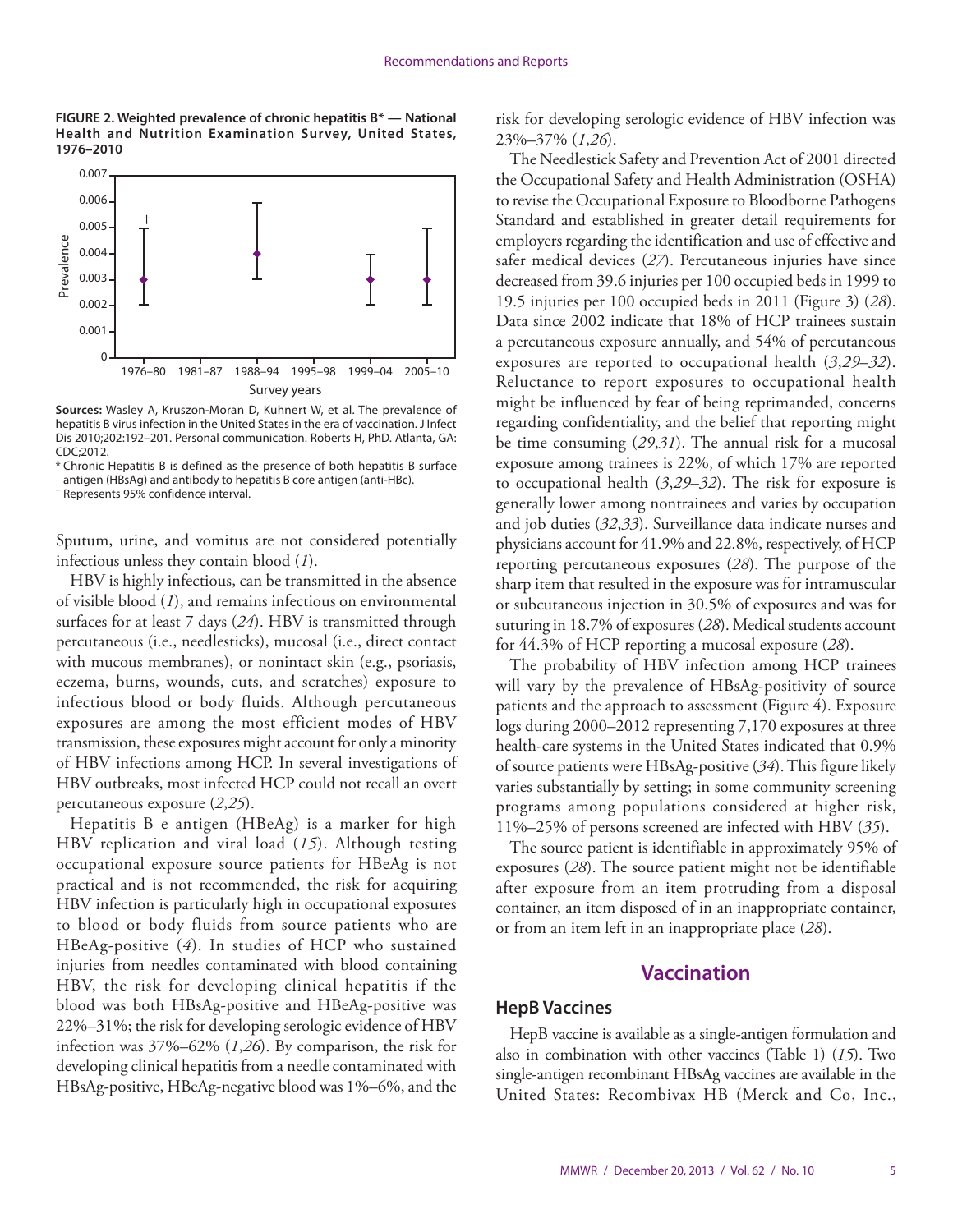#### Recommendations and Reports



**FIGURE 3. Incidence\* of percutaneous injury† and mucosal exposure§ — Exposure Prevention Information Network, 1997–2011**

**Source:** University of Virginia Health System. International Healthcare Worker Safety Center. Available at<http://www.healthsystem.virginia.edu/pub/epinet/home.html>. \* Per 100 occupied beds.

† Includes needlesticks, cuts, and bites.

§ Includes contact with mucous membranes or nonintact skin (termed "blood and body fluid exposures" by the Exposure Prevention Information Network [EPINet]).

Whitehouse Station, NJ) and Engerix-B (GlaxoSmithKline Biologicals, Rixensart, Belgium) (*15*). Of the three licensed combination vaccines, one (Twinrix [GlaxoSmithKline Biologicals]) is available for persons aged ≥18 years. Twinrix contains recombinant HBsAg and inactivated hepatitis A virus (*15*).

Primary HepB vaccination of adults usually consists of 3 doses of 10 or 20 *µ*g of recombinant HBsAg protein administered intramuscularly into the deltoid muscle on a 0, 1, and 6 month schedule (*15*). Alternative schedules (including a 4-dose schedule at 0, 1, 2, and 12 months) are U.S.-approved for routine vaccination for specific ages and vaccine formulations; vaccination according to these schedules elicits final rates of seroprotection similar to those obtained on a 0, 1, and 6 month schedule (*15*). Obese persons might require adjustment in the needle length for administering HepB vaccine to achieve optimal seroprotection (*11*,*15*).

#### **Vaccine Safety**

HepB vaccines have been demonstrated to be safe among persons in all age groups (*15*). During 1982–2004, an estimated 70 million adolescents and adults in the United States received ≥1 dose of HepB vaccine (*15*). The most frequently reported side effects are pain at the injection site (3%–29%) and temperature of >99.9°F (>37.7°C) (1%–6%) (*15*). In placebo-controlled studies, these side effects were reported no more frequently among persons receiving HepB vaccine than among persons receiving placebo (*15*). Administration of additional vaccine doses for nonresponders is not associated with an increase in adverse events (*36*).

Epidemiologic and mechanistic assessment by the Institute of Medicine for 27 adverse events supported a causal association with HepB vaccination only for anaphylaxis in persons who are sensitive to yeast (*37*). HepB vaccination is contraindicated for persons with a history of hypersensitivity to yeast or any vaccine component (*15*). Persons with a history of serious adverse events (e.g., anaphylaxis) after receipt of HepB vaccine should not receive additional doses. As with other vaccines, vaccination of persons with moderate or severe acute illness, with or without fever, should be deferred until illness resolves (*15*). Vaccination is not contraindicated in persons with a history of multiple sclerosis, Guillain-Barré Syndrome, autoimmune disease (e.g., systemic lupus erythematosis and rheumatoid arthritis), or other chronic diseases (*15*). HepB vaccination is not contraindicated for pregnant (*15*,*38*,*39*) or lactating (*1*) women. Available vaccines contain noninfectious HBsAg and do not pose a risk for infection to the fetus (*15*).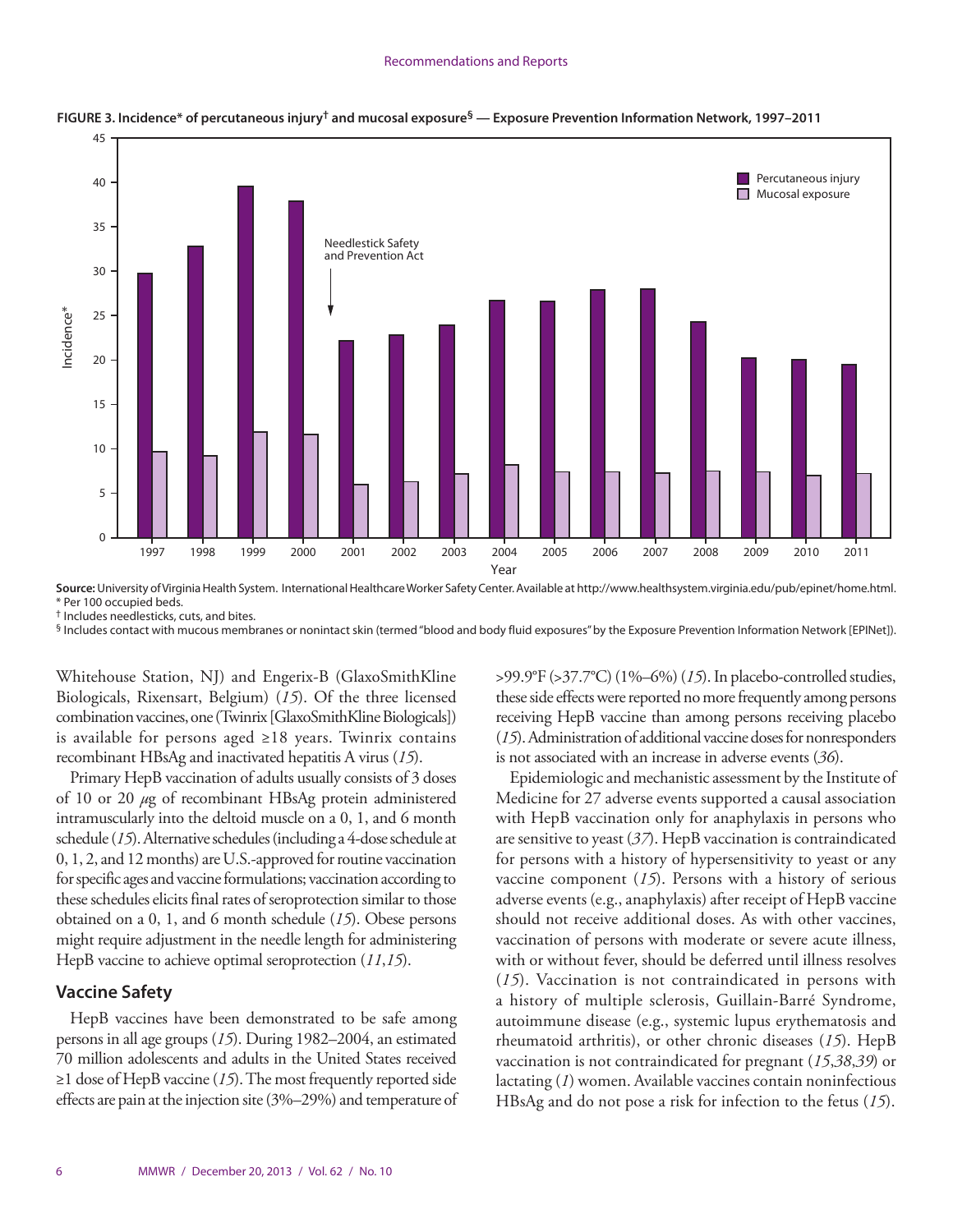**FIGURE 4. Hepatitis B virus infection rate among health-care personnel trainees, by prevalence of hepatitis B surface antigen positivity of source patients and approach to assessment**





\* Per 100,000 population of health-care personnel.

#### **Vaccine Seroprotection**

Immunocompetent adults and children who have vaccineinduced anti-HBs levels of ≥10 mIU/mL 1–2 months after having received a complete, ≥3-dose HepB vaccine series are considered seroprotected and deemed vaccine responders (*15*). Vaccine efficacy studies have demonstrated protection against acute and chronic disease in immunocompetent vaccine responders (*40*,*41*). Vaccine-induced seroprotection is a useful surrogate of vaccine efficacy (*42*). Postvaccination seroprotection is achieved in approximately 95% of healthy infants (*43*,*44*), approximately 92% of HCP aged <40 years, and approximately 84% of HCP aged ≥40 years (*6*). Among infants vaccinated at birth, low birthweight is associated with a lower proportion of infants achieving seroprotection (*45*). Among persons vaccinated as adults, smoking, obesity, aging, chronic medical conditions, male sex, genetic factors, and immune suppression are associated with a decrease in proportions seroprotected (*6*,*11*,*36*,*46*–*48*). Although immunogenicity is less among immunocompromised persons, those who achieve and maintain seroprotective antibody levels before exposure to HBV have a high level of protection (*15*).

# **Persistence of Vaccine-Induced Antibody**

Anti-HBs levels after vaccination decline over time. The persistence of detectable anti-HBs levels varies by age at vaccination. By 18 years after vaccination, approximately 16% of persons vaccinated at age <1 year

have detectable antibody levels of ≥10 mIU/mL (*49*–*54*) (Figure 5), compared with 74% for those vaccinated at age ≥1 year (*41*,*54*–*62*). In a study of matriculating health science students, 92.9% of those who had received 3 doses of HepB vaccine had anti-HBs ≥10 mIU/mL (*58*). Median age at receipt of the primary series was 14.5 years (interquartile range: 11.6–20.2 years) and at postvaccination testing was 23.2 years (interquartile range: 22.1–24.8 years) (*58*).

|                                                           |                 | Single-antigen vaccine* |                     |                |                     | <b>Combination vaccine</b> |  |
|-----------------------------------------------------------|-----------------|-------------------------|---------------------|----------------|---------------------|----------------------------|--|
|                                                           |                 | <b>Recombivax HB</b>    |                     | Engerix-B      |                     | Twinrix <sup>†</sup>       |  |
| Characteristic                                            | Dosage<br>(µg)  | Volume<br>(mL)          | Dosage<br>$(\mu g)$ | Volume<br>(mL) | Dosage<br>$(\mu g)$ | Volume<br>(mL)             |  |
| Age (yrs)                                                 |                 |                         |                     |                |                     |                            |  |
| $11 - 15$                                                 | 10 <sup>5</sup> |                         | <b>NA</b>           | <b>NA</b>      | <b>NA</b>           | <b>NA</b>                  |  |
| $11 - 19$                                                 |                 | 0.5                     | 10                  | 0.5            | <b>NA</b>           | <b>NA</b>                  |  |
| $\geq$ 20                                                 | 10              |                         | 20                  |                | 20                  |                            |  |
| Hemodialysis patients and other immunocompromised persons |                 |                         |                     |                |                     |                            |  |
| $<$ 20 $\rm{^{\prime\prime}}$                             |                 | 0.5                     | 10                  | 0.5            | <b>NA</b>           | <b>NA</b>                  |  |
| $\geq$ 20                                                 | $40**$          |                         | $40^{+1}$           |                | <b>NA</b>           | <b>NA</b>                  |  |

**Abbreviation:** NA = not applicable.

\* Single-antigen vaccine is usually administered on a 3-dose schedule at 0, 1, and 6 months. Other schedules are available. See package insert.

 $^{\dagger}$  Combined hepatitis A and hepatitis B vaccine is recommended for persons aged ≥18 years at increased risk for both hepatitis B virus and hepatitis A virus infections. § Adult formulation administered on a 2-dose schedule.

¶ Higher dosages might be more immunogenic, but no specific recommendations have been made.

\*\* Dialysis formulation administered on a 3-dose schedule at 0, 1, and 6 months.

†† Two 1 mL doses administered at one site on a 4-dose schedule at 0, 1, 2, and 6 months.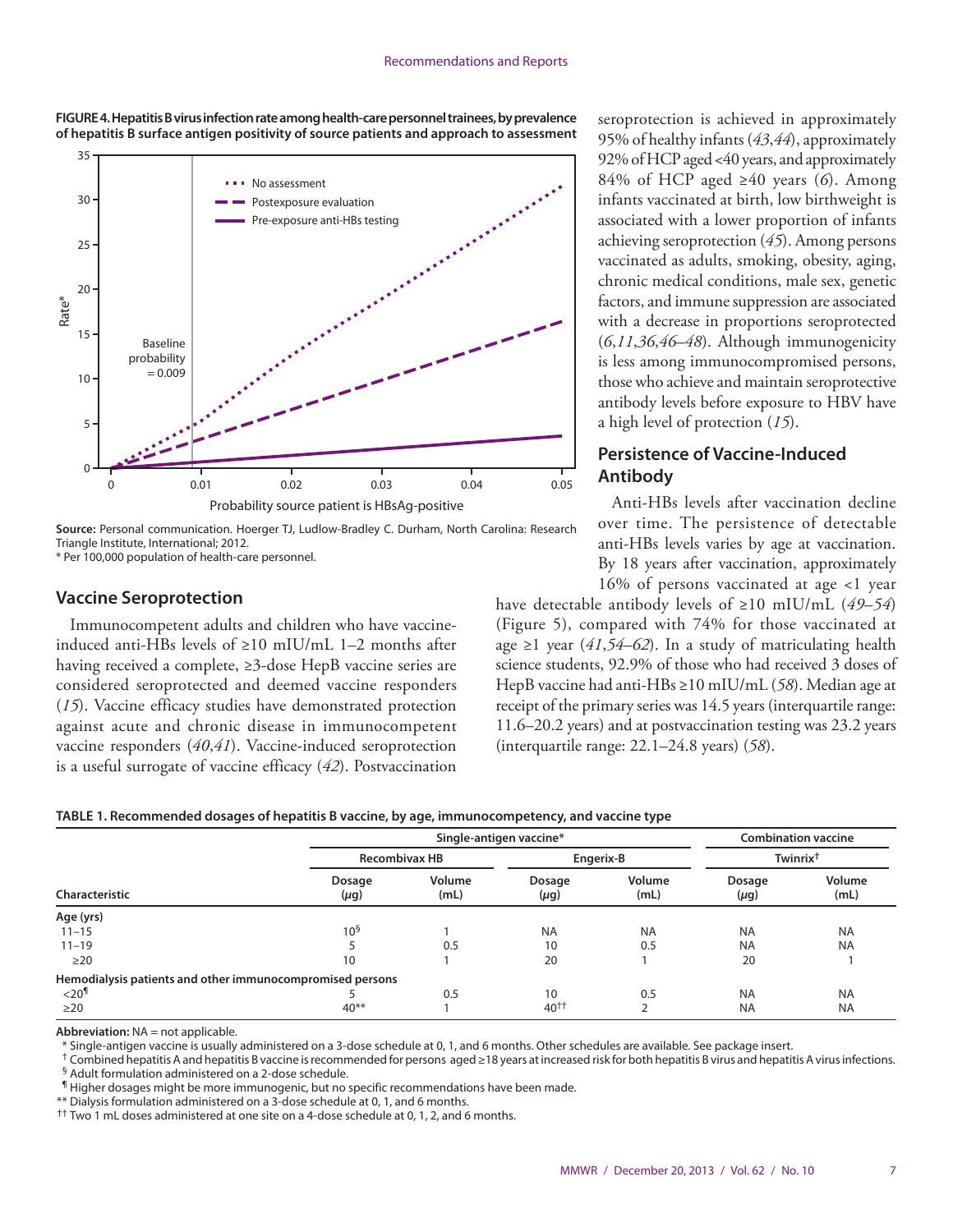

**FIGURE 5. Serologic evidence of protection, by years since vaccination among persons vaccinated at age <1 year\***

**Sources:** Samandari T, Fiore AE, Negus S, et al. Differences in response to a hepatitis B vaccine booster dose among Alaskan children and adolescents vaccinated during infancy. Pediatrics 2007;120:e373–81. Petersen KM, Bulkow LR, McMahon BJ, et al. Duration of hepatitis B immunity in low risk children receiving hepatitis B vaccinations from birth. Pediatr Infect Dis J 2004;23:650–5. Hammitt LL, Hennessy TW, Fiore AE, et al. Hepatitis B immunity in children vaccinated with recombinant hepatitis B vaccine beginning at birth: a follow-up study at 15 years. Vaccine. 2007;25:6958–64. Dentinger CM, McMahon BJ, Butler JC, et al. Persistence of antibody to hepatitis B and protection from disease among Alaska natives immunized at birth. Pediatr Infect Dis J 2005;24:786–92. Middleman AB, Baker C, Hu DJ, et al. Duration of immunity from hepatitis B vaccine administered soon after birth among 16 to 19 year old youth in the United States. Presented to the Pediatric Academic Societies, Boston, MA, April 29, 2012. \* Includes U.S. studies only.

#### **Response to a Challenge Dose of Vaccine**

To assess vaccine response in remotely vaccinated HCP, a challenge dose of HepB vaccine can be used to determine the presence of vaccine-induced immunologic memory through generation of an anamnestic response. The term "booster dose" has been used to refer to a dose of HepB vaccine administered after a primary vaccination series to provide rapid protective immunity against significant infection (i.e., infection resulting in serologic test results positive for HBV and/or clinically significant disease) (*40*). Among persons vaccinated 5.9–17.5 years previously at age <1 year who have anti-HBs levels <10 mIU/mL, approximately 60.0%–97.4% showed a response to a single challenge dose of HepB vaccine demonstrating protective levels of anti-HBs ≥10 mIU/mL (*50–54*). Among persons vaccinated 9–22 years previously at age ≥1 year who have anti-HBs levels <10 mIU/mL, 69.2%– 96.4% showed a response to a single challenge dose of HepB vaccine demonstrating protective levels of anti-HBs ≥10 mIU/ mL (*41*,*54*,*60*,*62*). The proportion of responders to a challenge dose might vary by population and age at receiving the primary HepB series. HCP with a response ≥10 mIU/mL following a challenge dose are considered protected, regardless of future

declines in anti-HBs. Conclusions about the response to a challenge dose are made on the basis of relatively few studies and might change as additional data become available.

## **Duration of Vaccine Protection among Responders**

Among immunocompetent HepB vaccine responders, studies suggest protection against acute symptomatic and chronic hepatitis B infection persists for ≥22 years (*9*,*15*,*40*). Three cohort studies that monitored 1,006 subjects for ≥20 years have been informative (*41*,*63*,*64*). In two of the cohorts from areas with high HBV endemicity, new chronic HBV infections were documented in 0.8% (0 and 1.0%) of 513 (109 and 404) subjects, respectively, who responded or presumably responded to HepB vaccination starting at birth (*63*,*64*). Approximately 20% of subjects had evidence of natural boosting of anti-HBs, presumably from exposure to HBV (*63*,*64*). A third cohort of 493 subjects in an area with intermediate HBV endemicity received HepB vaccination between ages 6 months and ≥50 years (*41*). Among vaccine responders, no acute or chronic HBV was detected, although 1% of subjects experienced subclinical HBV infection without chronic infection during ≥20 years of follow-up (*41*). The significance of subclinical breakthrough HBV infection without chronic HBV and transient HBV infection is unknown.

## **HepB Vaccination and Postvaccination Testing among HCP**

The Bloodborne Pathogens Standard issued in 1991 by OSHA mandates that HepB vaccination be made available at the employer's expense to employees who have reasonably anticipated skin, eye, mucous membrane, or parenteral contact with blood or other potentially infectious materials that might result from the performance of an employee's duties (*27*). HepB vaccination coverage data obtained through the National Health Interview Survey (NHIS) in 2011 demonstrated ≥3-dose coverage of 63.8% among HCP aged ≥19 years (*23*). NHIS 2010 data demonstrated ≥3-dose coverage of 74% for HCP with direct patient contact, and 46% for HCP without direct patient contact (*65*), substantially below the *Healthy People 2020* target of 90% HepB vaccination coverage among HCP (objective no. IID-15.3) (*66*).

Postvaccination serologic testing for anti-HBs is recommended 1–2 months after the last vaccine dose for HCP at risk for occupational percutaneous or mucosal exposures (*11*). During 2012, a survey was administered to 389 California acute care hospitals or centers comprised of more than one hospital to assess current practices for ensuring HCP protection against HBV. Hospitals were identified from a listserv of 580 infection prevention and employee health staff (*67*). Responses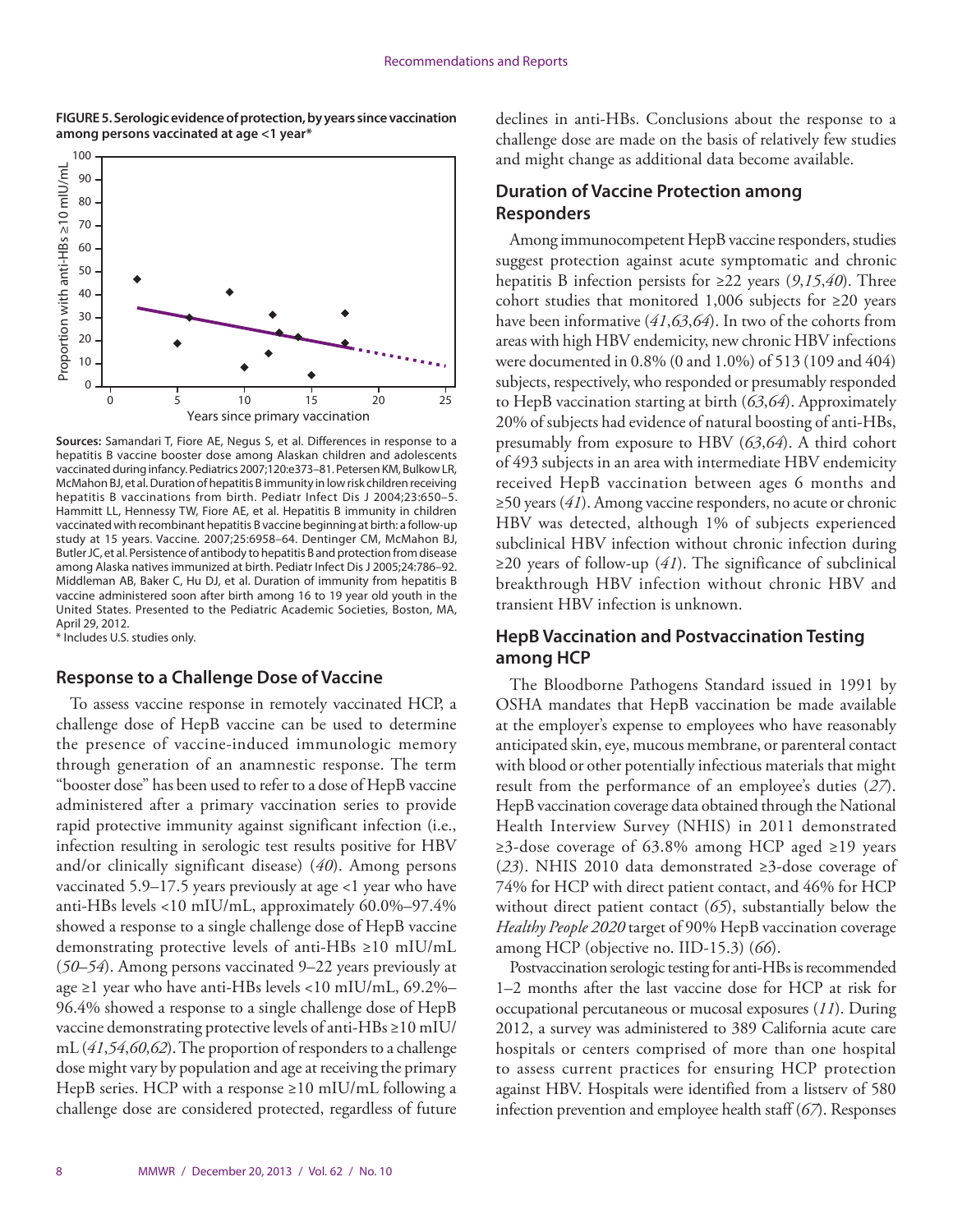were obtained from 153 listserv subscribers, comprising approximately 39% of hospitals (*67*). Responding hospitals were not representative of all hospitals in the United States (*67*). Of the 153 responding hospitals, most (92 [60.1%]) were nongovernment not-for-profit community hospitals, followed by investor-owned (for-profit) community hospitals (32 [20.9%]), and state and local government community hospitals (13 [8.5%]) (*67*). One fourth (37 [24.2%]) were teaching hospitals (*67*). Responding hospitals had between 35 and 15,421 (median: 1,000) HCP with reasonably anticipated risk for blood or body fluid exposure (*67*). The majority of respondents (71.9%) indicated current practices at their institution consist of measuring anti-HBs on a pre-exposure basis, followed by HepB vaccination if anti-HBs is <10 mIU/mL (*67*). A smaller proportion of respondents (15.7%) indicated their institution follows an approach relying upon postexposure management (*67*). Postvaccination anti-HBs results were known for approximately 69% of HCP at these facilities (*67*).

#### **Revaccination for Vaccine Nonresponse**

Revaccination with ≥1dose of HepB vaccine for nonresponse subsequent to the primary series increases the proportion of persons achieving vaccine-induced seroprotection (*15*). Among 178 persons with occupational risk for HBV infection, 47% of those without protective antibody levels after a primary vaccination series developed vaccine-induced seroprotection after one additional dose of HepB vaccine (*6*). An estimated 42% of 86 persons without protective anti-HBs levels after the first revaccination dose and who received 2 additional doses developed protective levels of anti-HBs representing a cumulative response rate of 69% among initial nonresponders after 3 revaccination doses (*6*). Persons who have measurable but low (i.e., 1–9 mIU/mL) levels of anti-HBs after the initial series have better response to revaccination than persons who have no measurable anti-HBs (*36*,*62*,*68*,*69*).

Single dose revaccination with a higher dosage has not been demonstrated to increase the proportion of healthy adult nonresponders (*70*,*71*) or previous responders revaccinated as part of a clinical trial (*62*) who achieve vaccine-induced seroprotection. However, 3-dose revaccination with a higher dosage (40 *µ*g) did improve the proportion of nonresponders achieving anti-HBs levels of ≥10 mIU/mL in one study (100% among 17 persons receiving 40 *µ*g dose versus 62.5% among 18 persons receiving 10 *µ*g dose, p = 0.015, Fisher's exact test) (*70*). Revaccination with >3 doses (i.e., >6 total doses) is not recommended (*11*).

# **HBV Infection among Vaccinated and Unvaccinated HCP**

From 1983 to 2010, the number of HBV infections among HCP declined approximately 98%, from an estimated 17,000 infections to 263 acute HBV infections (considering that occupational history was assessed for 43.6% of cases and using a correction factor of 10.5 to account for underreporting and asymptomatic infection) (*10*). The decrease in acute HBV infection among HCP probably resulted from routine preexposure HepB vaccination and reduced risk for exposure through improvements in infection-control practices (*28*,*72*,*73*).

Although few studies have evaluated the vaccination history of persons with acute hepatitis B (*74*), some cases of acute hepatitis B and chronic HBV infection can be expected in unvaccinated persons and among vaccine nonresponders. During 2005–2010, a total of 203 cases of persons with acute hepatitis B among HCP were reported to CDC's National Notifiable Diseases Surveillance System (NNDSS) (*75*). Six of 17 patients with information on the development of chronic HBV infection developed chronic HBV infection (*75*). Follow-up of 67 (76.1%) of 88 HCP initially reported as having a positive or unknown HepB vaccination history indicated that 35 HCP reported vaccination with ≥3 HepB vaccine doses (seven had documentation to support the reported vaccination history) (*75*). Among the 35 HCP reporting vaccination with ≥3 HepB vaccine doses, one HCP demonstrated an immune response (i.e., anti-HBs ≥10 mlU/mL); the remaining 34 were nonresponders or had an unknown response status (*75*). Four of eight HCP with ≥3-dose HepB vaccination with information developed chronic HBV infection; none of the four had complete documentation of ≥3 HepB vaccine doses (*75*). Postvaccination serologic testing was available for only one of seven HCPs with documentation of ≥3-doses of HepB vaccine; this HCP had an anti-HBs level <10 mIU/mL after 4 doses of vaccine (*75*).

Although reported data did not enable identification of the modes of transmission or information on receipt of postexposure prophylaxis, 28 (16.7%) of 168 HCP for whom data were available reported an accidental stick or puncture with a needle or other object contaminated with blood during the 6 weeks through 6 months before illness, possibly representing occupational acquisition of infection (*75*). Unrecognized exposures might have resulted in HBV infections among HCP who did not report an exposure (*2*). Other risk factors for HBV exposure in the 6 weeks through 6 months before illness (i.e., injection drug use, men who have sex with men, multiple sex partners, contact with a hepatitis B case, dialysis patient, receipt of blood transfusion, surgery, acupuncture, and tattoo receipt) were present among 121 (59.6%) of 203 HCP, possibly suggesting their exposures were not occupational (*75*).

# **Managing HCP Vaccination and Serologic Test Results**

Immunization information systems (IIS) provide consolidated vaccination histories for use by vaccination providers in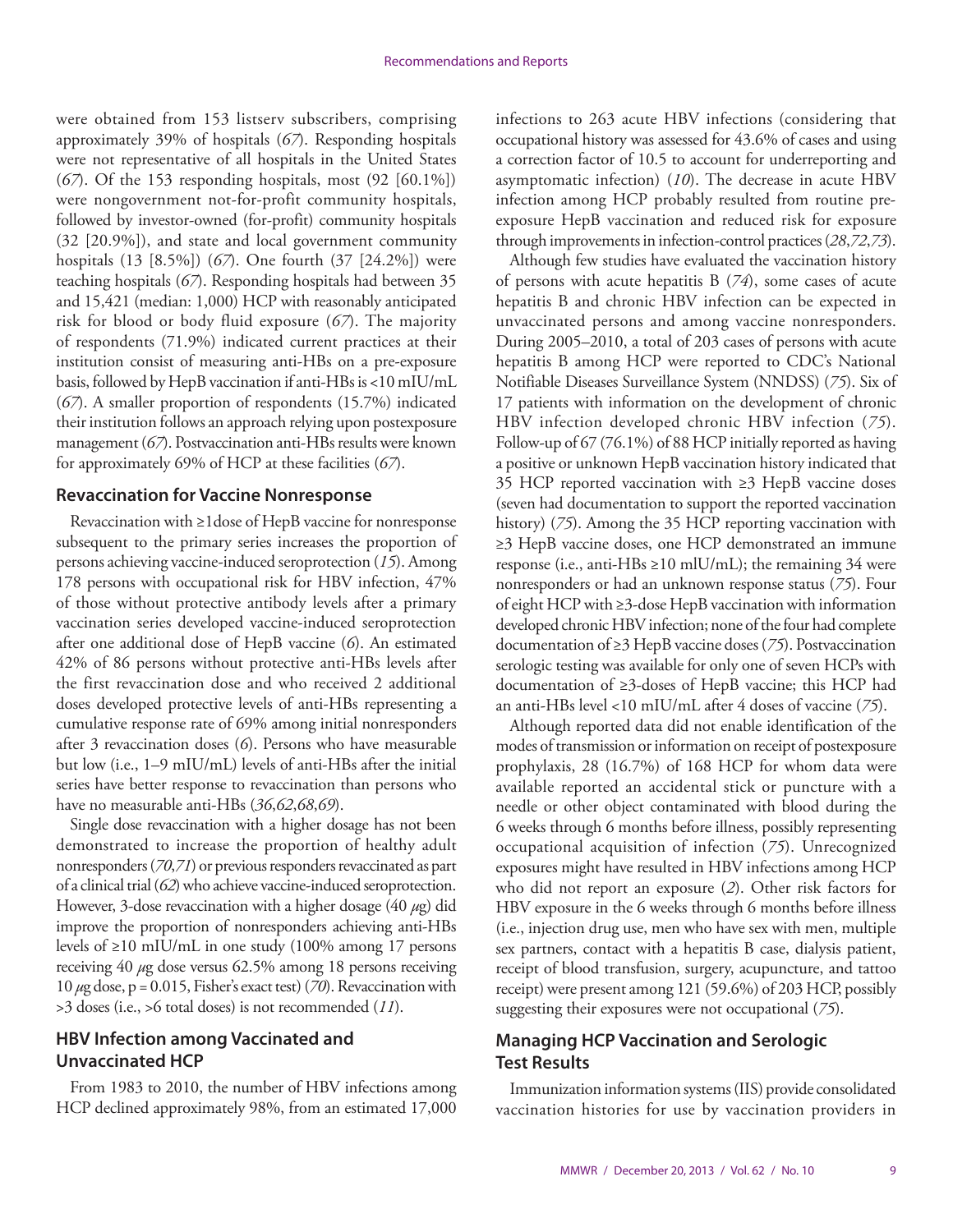determining appropriate vaccinations (*76*). Accessing IIS for vaccination records might decrease unnecessary revaccination among HCP who no longer have records of HepB vaccination. IIS do not accept postvaccination anti-HBs test results (*77*). To reduce the cost and inconvenience of repeat anti-HBs testing when HCP are employed by different health-care facilities, CDC recommends that institutions consider systems for long-term management of anti-HBs and other hepatitis B serologic test results. Mechanisms for tracking vaccination and hepatitis B serologic test results in health information technology products could also reduce cost and inconvenience of repeat anti-HBs testing.

# **Passive Prophylaxis of HBV Exposed Health Care Personnel**

#### **Hepatitis B immune globulin**

Hepatitis B immune globulin (HBIG) provides passive anti-HBs and temporary (i.e., 3–6 months) protection (*15*). HBIG is prepared from human plasma known to contain a high titer of anti-HBs. HBIG is typically used together with HepB vaccine for postexposure prophylaxis (*15*). For persons who do not respond to HepB vaccine, HBIG administered alone is the primary method of protection after HBV exposure (*15*). The standard adult dose of HBIG is 0.06 mL/kg. HBIG is administered by intramuscular injection; an appropriate muscle mass (i.e., deltoid or gluteal) should be chosen in which to deliver the large volume of HBIG required and a needle length appropriate for the HCP's size should be used. HBIG can be administered simultaneously with HepB vaccine but at a different injection site (*15*).

#### **Safety**

The plasma from which HBIG is prepared is screened for HBsAg, HCV, and HIV (*15*). The process used to prepare HBIG inactivates HBV, HCV, and HIV from the final product. No evidence exists that HBV, HCV, or HIV has ever been transmitted by HBIG thar is commercially available in the United States (*15*).

Serious adverse effects from HBIG, when administered as recommended, are rare (*1*). Local pain and tenderness at the injection site, urticaria, and angioedema might occur; anaphylactic reactions, although rare, have been reported following the injection of human immune globulin (IG) preparations (*1*). HBIG is not contraindicated for pregnant (*1*,*78*) or lactating women (*1*).

#### **Efficacy**

The effectiveness of HBIG and HepB vaccine in various postexposure settings has been evaluated by prospective studies. For perinatal exposure to a mother positive for both HBsAg and HBeAg, a regimen combining HBIG and initiation of the HepB vaccine series at birth is 85%–95% effective in preventing HBV infection (*79*,*80*). Regimens involving either multiple doses of HBIG alone or the HepB vaccine series alone are 70%–75% effective in preventing HBV infection when administered shortly after exposure (*81*). In the occupational setting, multiple doses of HBIG starting within 1 week following percutaneous exposure to HBsAg-positive blood provide an estimated 75% protection from HBV infection (*82*–*86*). Administration of HBIG might prolong the incubation period of HBV infection among persons who develop infection (*82*,*85*,*87*,*88*). A comparison of the postexposure efficacy of the combination of HBIG and the HepB vaccine series or HBIG alone has not been evaluated in the occupational setting (*1*). Whether the increased efficacy of HBIG added to HepB vaccine observed in the perinatal setting, compared with HBIG alone, applies to adults exposed occupationally remains unknown.

#### **Cost-Effectiveness Considerations**

To examine the cost-effectiveness of various strategies for assessing HCP protection from hepatitis B, two economic models that yielded calculations of the incremental cost per quality-adjusted life-year (QALY) saved were developed. One model represented an approach in which anti-HBs is measured on a pre-exposure basis, and HCP with anti-HBs <10 mIU/mL receive an additional dose of HepB vaccine, followed by repeat anti-HBs measurement. If anti-HBs remains <10 mIU/mL after the first revaccination dose, the HCP receives two additional revaccination doses of HepB vaccine followed by repeat anti-HBs measurement. Another model represented a postexposure management approach; at the time of exposure, the HCP is tested for anti-HBs and the source patient is tested simultaneously for HBsAg, and postexposure prophylaxis would be administered on the basis of these results. Results from the two models were compared. A decision-tree analysis was used to combine all parameters and calculate the total intervention costs and probability of infection. In addition, HBV infection-related costs and QALY loss (accounting for acute and asymptomatic infections and a 6% probability of chronic infection) were determined from an existing model (*89*) and were considered for the HCP's remaining lifetime. The intervention time frame included a 1-year analysis and a multiyear analysis covering up to 10 years of exposure. A 3% annual discount rate was used, and all final cost figures were converted to 2010 U.S. dollars using the Medical Consumer Price Index.

The baseline cost-effectiveness models assumed that an ideal 95% of HCP have initial and sustained protection against HBV infection after a primary ≥3-dose HepB vaccine series,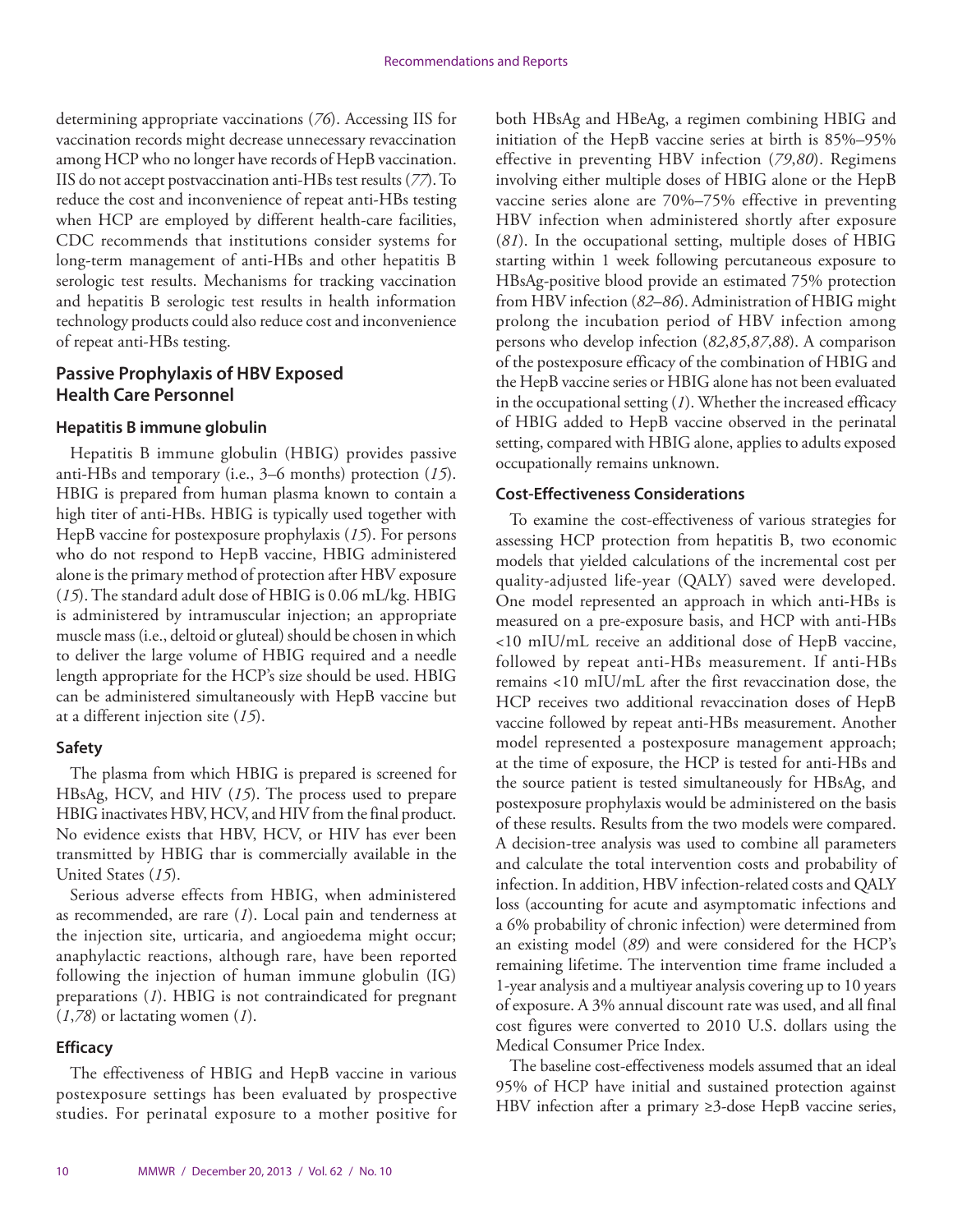<span id="page-12-0"></span>irrespective of the presence of detectable anti-HBs. Ninety-five percent protection was derived from the proportion of persons aged <40 years, including term newborns that have measurable anti-HBs ≥10 mIU/mL soon after a primary vaccination series. Approximately 18–25 years after vaccination, approximately 20% of HCP (vaccinated at age <1 year) or approximately 80% of HCP (vaccinated at age  $\geq 1$  year) retain anti-HBs ≥10 mIU/mL. The model did not account for unrecognized exposures, as probability data for unrecognized exposures are not available, or suboptimal vaccine coverage that exists among HCP.

For pre-exposure anti-HBs testing followed by revaccination and retesting, if necessary, compared with doing nothing, the incremental cost per QALY saved was \$4,542,467 for trainees and \$3,149,183 for nontrainees at year one, and decreased to \$893,619 and \$796,140, respectively, over 10 years. This approach is expected to result in 3.7 and 1.6 visits to occupational health for trainees and nontrainees, respectively. The expected number of infections is 0.7 per 100,000 and 0.4 per 100,000 for trainees and nontrainees, respectively. For an approach relying upon postexposure management, compared with doing nothing, the incremental cost per QALY saved was \$2,270,801 for trainees and \$1,610,998 for nontrainees at year one, and decreased to \$917,859 and \$1,114,364 respectively, over 10 years. The expected number of infections is 3.0 per 100,000 and 1.7 per 100,000 for trainees and nontrainees, respectively. Although an approach relying upon postexposure management might be less costly per QALY saved initially for many institutions, pre-exposure anti-HBs testing with possible revaccination becomes more cost-effective compared with a postexposure approach over time.

Sensitivity analyses demonstrated that cost-effectiveness improves in settings where a greater proportion of source patients are HBsAg-positive and among HCP with higher risk for exposure (e.g., surgeons). Cost-effectiveness can change as new antivirals become available for treatment of HBV infection. Vaccinating previously unvaccinated HCP trainees followed by postvaccination serologic testing, compared with doing nothing, has an incremental cost per QALY saved of \$374,646 at year one and \$51,537 over 10 years, accounting for direct costs to the health-care system and direct medical costs of hepatitis B-related illness and complications.

# **Recommendations**

# **Pre-Exposure Management**

## **Education and Infrastructure**

At the time of hire or matriculation, health-care providers and health-care institutions should provide training to HCP to improve recognition and encourage timely reporting of blood and body fluid exposures. The possibility that the postexposure evaluation will cause the HCP to have time lost from work should not be a barrier to reporting. Institutions should ensure that HCP have rapid access to postexposure testing and prophylaxis, including HBIG and HepB vaccine.

#### **Serologic Testing for HBV Infection**

Testing unvaccinated HCP for HBV infection is not generally indicated for persons being evaluated for hepatitis B protection because of occupational risk. Prevaccination serologic testing is indicated for all persons born in geographic regions with HBsAg prevalence of ≥2% (e.g., much of Eastern Europe, Asia, Africa, the Middle East, and the Pacific Islands) and certain indigenous populations from countries with overall low HBV endemicity (<2%); persons with behavioral exposures to HBV (e.g., men who have sex with men and past or current injection drug users); persons receiving cytotoxic or immunosuppressive therapy; and persons with liver disease of unknown etiology.

 HBV endemicity (HBsAg prevalence) can be described as low  $(<2\%$ , moderate  $(2\% - < 8\%)$ , and high  $(>8\%)$ . Because certain persons might have been infected with HBV before they received HepB vaccination, HBsAg testing is recommended regardless of vaccination history for persons born in geographic regions with HBsAg prevalence of ≥2%, U.S.-born persons not vaccinated as infants whose parents were born in regions with high HBV endemicity (HBsAg prevalence) (≥8%), persons who received HepB vaccination as adolescents or adults after the initiation of risk behaviors (*12*), and persons who are HIV-positive or who receive hemodialysis (*11*).

Testing HCP at risk for HBV infection should consist of a serologic assay for HBsAg, in addition to either anti-HBc or anti-HBs (*11*,*12*). For unvaccinated HCP at risk for previous HBV infection, blood should be drawn for testing before the first dose of vaccine is administered.

## **Vaccination**

All HCP whose work-, training-, and volunteer-related activities involve reasonably anticipated risk for exposure to blood or body fluids should be vaccinated with a complete, ≥3-dose HepB vaccine series. OSHA mandates that vaccination be available for employees within 10 days of initial assignment (*27*). HCP trainees should complete the series before the potential for exposure with blood or body fluids, when possible, as higher risk has been reported during professional training (e.g., residency training).

Incompletely vaccinated HCP should receive additional dose(s) to complete the vaccine series (*15*). The vaccine series does not need to be restarted for HCP with an incomplete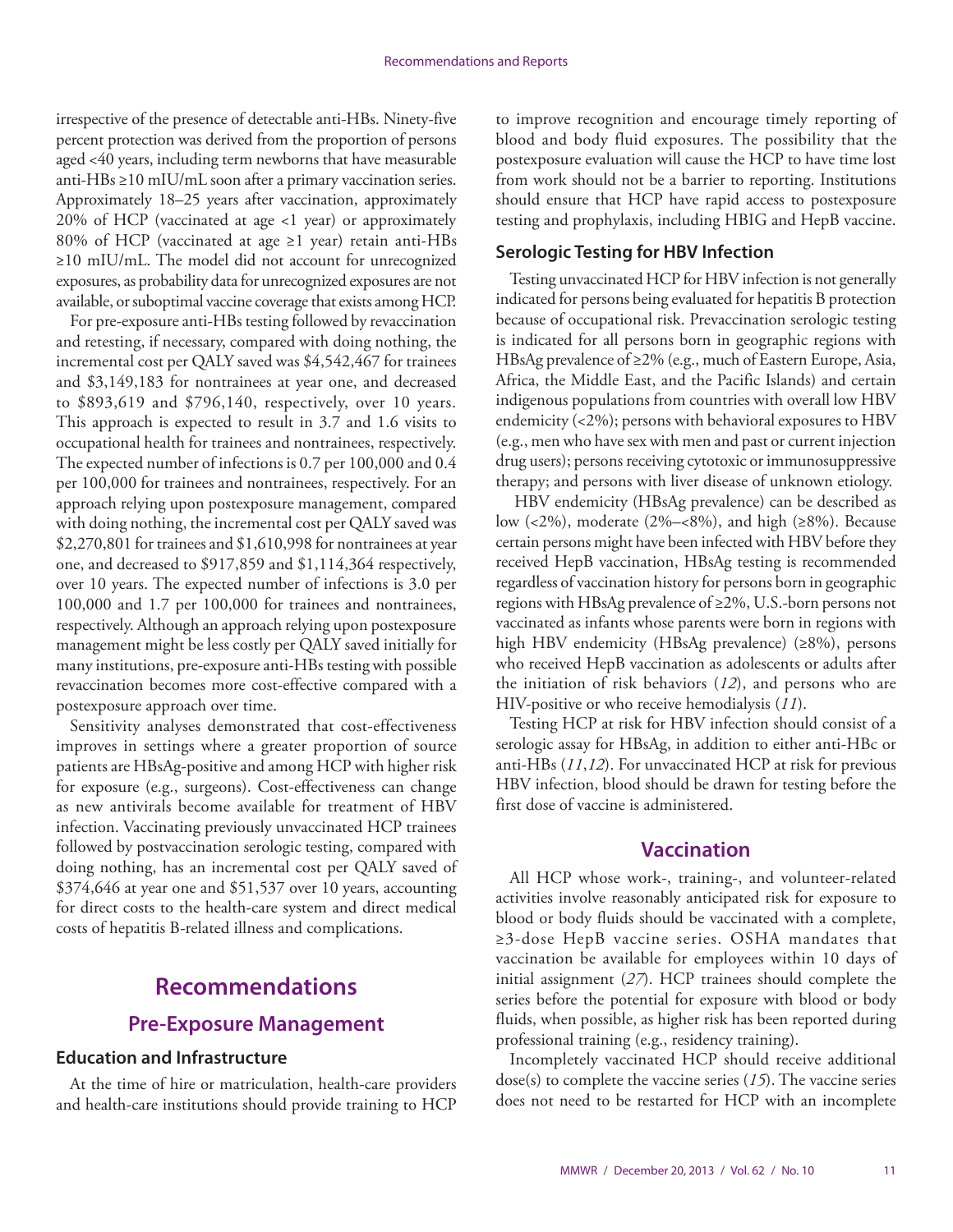series; however, minimum dosing intervals should be heeded (*15*). Minimum dosing intervals are 4 weeks between the first and second dose, 8 weeks between the second and third dose, and 16 weeks between the first and third dose (*15*).

HCP lacking documentation of HepB vaccination should be considered unvaccinated (when documentation for HepB vaccine doses is lacking) or incompletely vaccinated (when documentation for some HepB vaccine doses is lacking) and should receive additional doses to complete a documented HepB series. Health-care institutions are encouraged to seek documentation of "missing" HepB doses in IIS, when feasible, to avoid unnecessary vaccination.

OSHA mandates that HCP who refuse HepB vaccination sign a declination statement [\(http://www.osha.gov/pls/](http://www.osha.gov/pls/oshaweb/owadisp.show_document?p_id=10052&p_table=STANDARDS) [oshaweb/owadisp.show\\_document?p\\_id=10052&p\\_](http://www.osha.gov/pls/oshaweb/owadisp.show_document?p_id=10052&p_table=STANDARDS) [table=STANDARDS\)](http://www.osha.gov/pls/oshaweb/owadisp.show_document?p_id=10052&p_table=STANDARDS). HCP refusing HepB vaccination can obtain vaccination at a later date at no expense if the HCP is still covered under OSHA's Bloodborne Pathogens Standard. Health-care institutions should encourage HepB vaccination among HCP to improve HBV protection and to achieve the *Healthy People 2020* target of 90% vaccination (*66*).

# **Postvaccination Serologic Testing**

HCP who have written documentation of a complete, ≥3-dose HepB vaccine series and subsequent postvaccination anti-HBs ≥10 mIU/mL are considered hepatitis B immune. Immunocompetent persons have long-term protection against HBV and do not need further periodic testing to assess anti-HBs levels (Figure 6).

All HCP recently vaccinated or recently completing HepB vaccination who are at risk for occupational blood or body fluid exposure should undergo anti-HBs testing. Anti-HBs testing should be performed 1–2 months after administration of the last dose of the vaccine series when possible. HCP with documentation of a complete ≥3-dose HepB vaccine series but no documentation of anti-HBs ≥10 mIU/mL who are at risk for occupational blood or body fluid exposure might undergo anti-HBs testing upon hire or matriculation. Testing should use a quantitative method that allows detection of the protective concentration of anti-HBs  $(\geq 10 \text{ mIU/mL})$ (e.g., enzyme-linked immunosorbent assay [ELISA]).

- • Completely vaccinated HCP with anti-HBs ≥10 mIU/mL are considered hepatitis B immune. Immunocompetent persons have long-term protection and do not need further periodic testing to assess anti-HBs levels.
- • Completely vaccinated HCP with anti-HBs <10 mIU/mL should receive an additional dose of HepB vaccine, followed by anti-HBs testing 1–2 months later. HCP whose anti-HBs remains <10 mIU/mL should receive 2 additional

vaccine doses (usually 6 doses total), followed by repeat anti-HBs testing 1–2 months after the last dose. Alternatively, it might be more practical for very recently vaccinated HCP with anti-HBs <10 mIU/mL to receive 3 consecutive additional doses of HepB vaccine (usually 6 doses total), followed by anti-HBs testing 1–2 months after the last dose.

# **Standard Precautions and Advising HCP to Report Exposures**

All HCP should adhere to infection-control guidelines and follow Standard Precautions (*90*), including the use of engineering and work-practice controls, to reduce the risk for blood or body fluid exposure. All HCP, including those who have demonstrated protection against HBV, should be advised to immediately report blood or body fluid exposures to occupational health for evaluation of the appropriate measures to prevent transmission of bloodborne pathogens (including HIV, hepatitis C, and hepatitis B).

#### **Postexposure Management**

#### **Initial Postexposure Management**

Wounds and skin sites that have been in contact with blood or body fluids should be washed with soap and water; mucous membranes should be flushed with water. Using antiseptics (e.g., 2%–4% chlorhexidine) for wound care or expressing fluid by squeezing the wound further have not been shown to reduce the risk for HBV transmission; however, the use of antiseptics is not contraindicated. The application of caustic agents (e.g., bleach) or the injection of antiseptics or disinfectants into the wound is not recommended.

Procedures should be followed for testing known source persons, including obtaining informed consent, in accordance with applicable laws. Source patients determined to be HBsAg-positive should be referred for appropriate management and should be reported to the state or local health department. When a source patient is unknown (e.g., as occurs from a puncture with a needle in the trash), the exposed HCP should be managed as if the source patient were HBsAg-positive. Testing needles and other sharp instruments implicated in an exposure is not recommended, regardless of whether the source patient is known or unknown. The reliability and interpretation of findings in such circumstances are unknown, and testing could be hazardous to persons handling the sharp instrument. Exposures involving human bites should be managed with the knowledge that both the person being bitten and the person who engaged in biting were potentially exposed.

Institutions should ensure that HCP have timely access to postexposure management and prophylaxis, including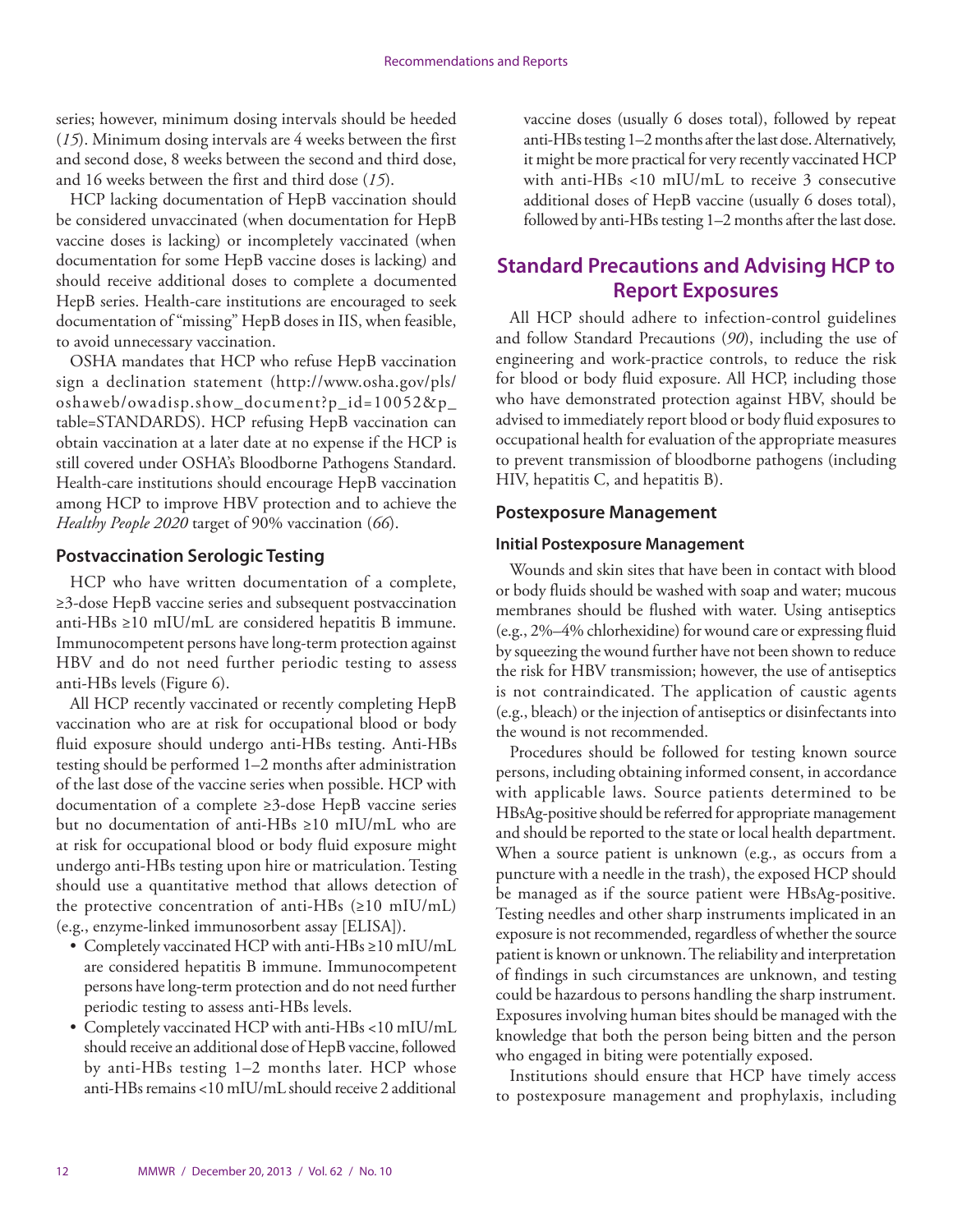#### Recommendations and Reports

**FIGURE 6. Pre-exposure evaluation for health-care personnel previously vaccinated with complete, ≥3-dose HepB vaccine series who have not had postvaccination serologic testing\*** 



**Source:** Adapted from CDC. A comprehensive immunization strategy to eliminate transmission of hepatitis B virus infection in the United States: recommendations of the Advisory Committee on Immunization Practices (ACIP). Part II: immunization of adults. MMWR 2006;55(No. RR-16).

\* Should be performed 1–2 months after the last dose of vaccine using a quantitative method that allows detection of the protective concentration of anti-HBs (≥10 mIU/mL) (e.g., enzyme-linked immunosorbent assay [ELISA]).

† A nonresponder is defined as a person with anti-HBs <10 mIU/mL after ≥6 doses of HepB vaccine. Persons who do not have a protective concentration of anti-HBs after revaccination should be tested for HBsAg. If positive, the person should receive appropriate management or vaccination.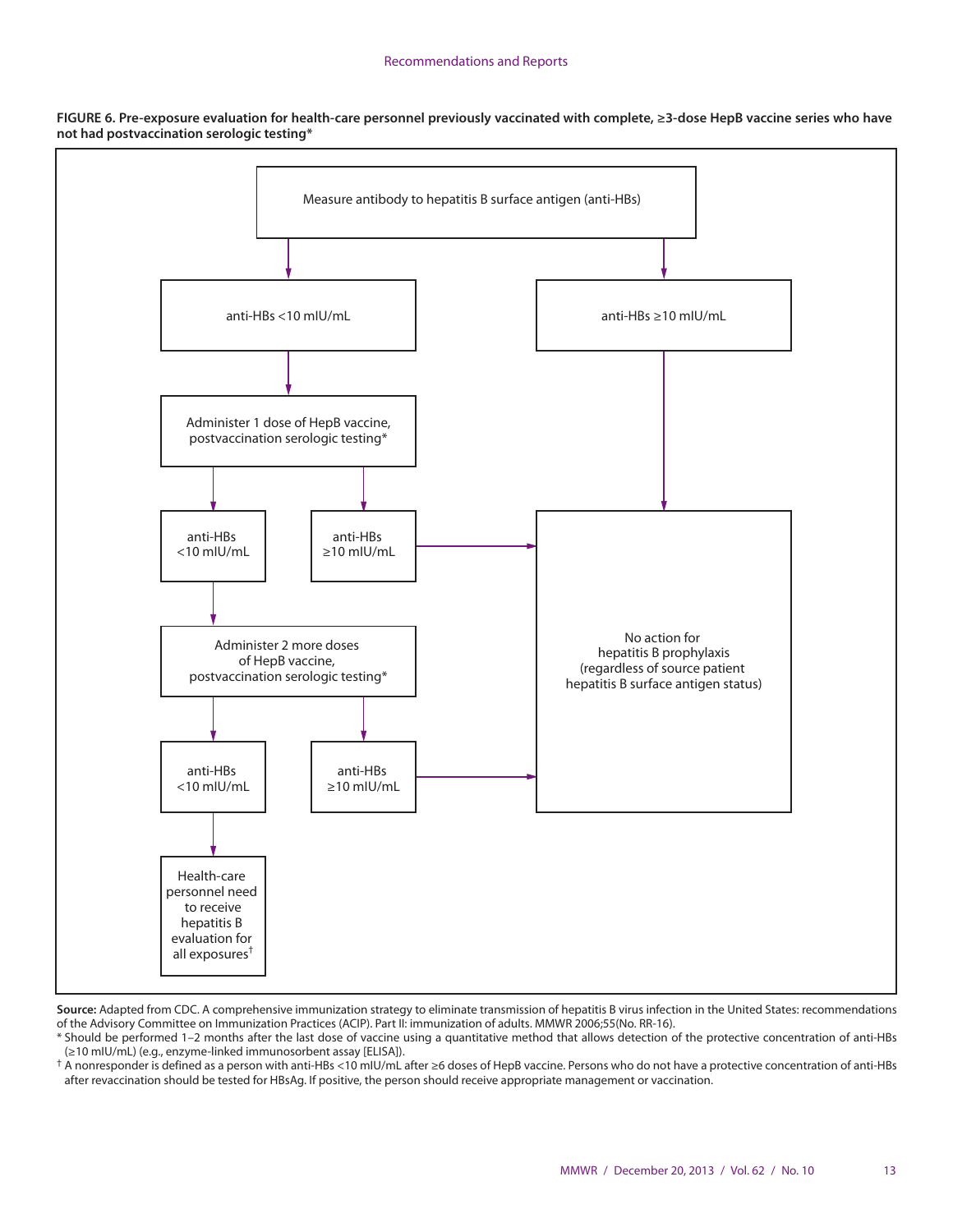**TABLE 2. Postexposure management of health-care personnel after occupational percutaneous and mucosal exposure to blood and body fluids, by health-care personnel HepB vaccination and response status**

|                                                                       | <b>Postexposure testing</b> |                                  | Postexposure prophylaxis        | Postvaccination         |                                   |
|-----------------------------------------------------------------------|-----------------------------|----------------------------------|---------------------------------|-------------------------|-----------------------------------|
| Health-care personnel status                                          | Source patient<br>(HBsAg)   | <b>HCP testing</b><br>(anti-HBs) | $HBIG*$                         | Vaccination             | serologic<br>testing <sup>†</sup> |
| Documented responder <sup>§</sup> after<br>complete series (≥3 doses) |                             |                                  | <b>No action needed</b>         |                         |                                   |
| Documented nonresponder <sup>1</sup><br>after 6 doses                 | Positive/unknown            | $-$ **                           | HBIG x2 separated<br>by 1 month |                         | <b>No</b>                         |
|                                                                       | Negative                    | <b>No action needed</b>          |                                 |                         |                                   |
| Response unknown after<br>3 doses                                     | Positive/unknown            | $<$ 10mlU/mL**                   | HBIG x1                         | Initiate                | Yes                               |
|                                                                       | Negative                    | <10mlU/mL                        | None                            | revaccination           |                                   |
|                                                                       | Any result                  | $\geq 10$ mlU/mL                 | No action needed                |                         |                                   |
| Unvaccinated/incompletely<br>vaccinated or vaccine refusers           | Positive/unknown            | **                               | HBIG x1                         | Complete<br>vaccination | Yes                               |
|                                                                       | Negative                    |                                  | None                            | Complete<br>vaccination | Yes                               |

**Abbreviations:** HCP = health-care personnel; HBsAg = hepatitis B surface antigen; anti-HBs = antibody to hepatitis B surface antigen; HBIG = hepatitis B immune globulin. \* HBIG should be administered intramuscularly as soon as possible after exposure when indicated. The effectiveness of HBIG when administered >7 days after percutaneous, mucosal, or nonintact skin exposures is unknown. HBIG dosage is 0.06 mL/kg.

† Should be performed 1–2 months after the last dose of the HepB vaccine series (and 4–6 months after administration of HBIG to avoid detection of passively administered anti-HBs) using a quantitative method that allows detection of the protective concentration of anti-HBs (≥10 mIU/mL).

§ A responder is defined as a person with anti-HBs  $\geq$  10 mIU/mL after  $\geq$  3 doses of HepB vaccine.

¶ A nonresponder is defined as a person with anti-HBs <10 mIU/mL after ≥6 doses of HepB vaccine.

\*\* HCP who have anti-HBs <10mIU/mL, or who are unvaccinated or incompletely vaccinated, and sustain an exposure to a source patient who is HBsAg-positive or has unknown HBsAg status, should undergo baseline testing for HBV infection as soon as possible after exposure, and follow-up testing approximately 6 months later. Initial baseline tests consist of total anti-HBc; testing at approximately 6 months consists of HBsAg and total anti-HBc.

HBIG and HepB vaccine. For exposed HCP thought to be susceptible to HBV infection, HBIG and HepB vaccine should be administered as soon as possible after an exposure when indicated. The effectiveness of HBIG when administered >7 days after percutaneous, mucosal, or nonintact skin exposures is unknown. HBIG and HepB vaccine can be administered simultaneously at separate injection sites.

Anti-HBs testing of HCP who received HBIG should be performed after anti-HBs from HBIG is no longer detectable (6 months after administration) (*11*). Anti-HBs testing should be performed using a method that allows detection of the protective concentration of anti-HBs (≥10 mIU/mL) (Table 2).

#### **Managing Vaccinated HCP**

For vaccinated HCP (who have written documentation of a complete, ≥3-dose HepB vaccine series) with subsequent documented anti-HBs ≥10 mIU/mL, testing the source patient for HBsAg is unnecessary. No postexposure management for HBV is necessary, regardless of the source patient's HBsAg status.

For vaccinated HCP (who have written documentation of HepB vaccination) with anti-HBs <10 mIU/mL after two complete, ≥3-dose HepB vaccine series, the source patient should be tested for HBsAg as soon as possible after the exposure. If the source patient is HBsAg-positive or has unknown HBsAg status, the HCP should receive 2 doses of HBIG (*1*,*11*). The first dose should be administered as soon as possible after the exposure, and the second dose should be administered 1 month later. If the source patient is HBsAg-negative, neither HBIG nor HepB vaccine is necessary.

For vaccinated HCP (who have written documentation of a complete, ≥3-dose HepB vaccine series) without previous anti-HBs testing, the HCP should be tested for anti-HBs and the source patient (if known) should be tested for HBsAg as soon as possible after the exposure. Testing the source patient and the HCP should occur simultaneously; testing the source patient should not be delayed while waiting for the HCP anti-HBs test results, and likewise, testing the HCP should not be delayed while waiting for the source patient HBsAg results.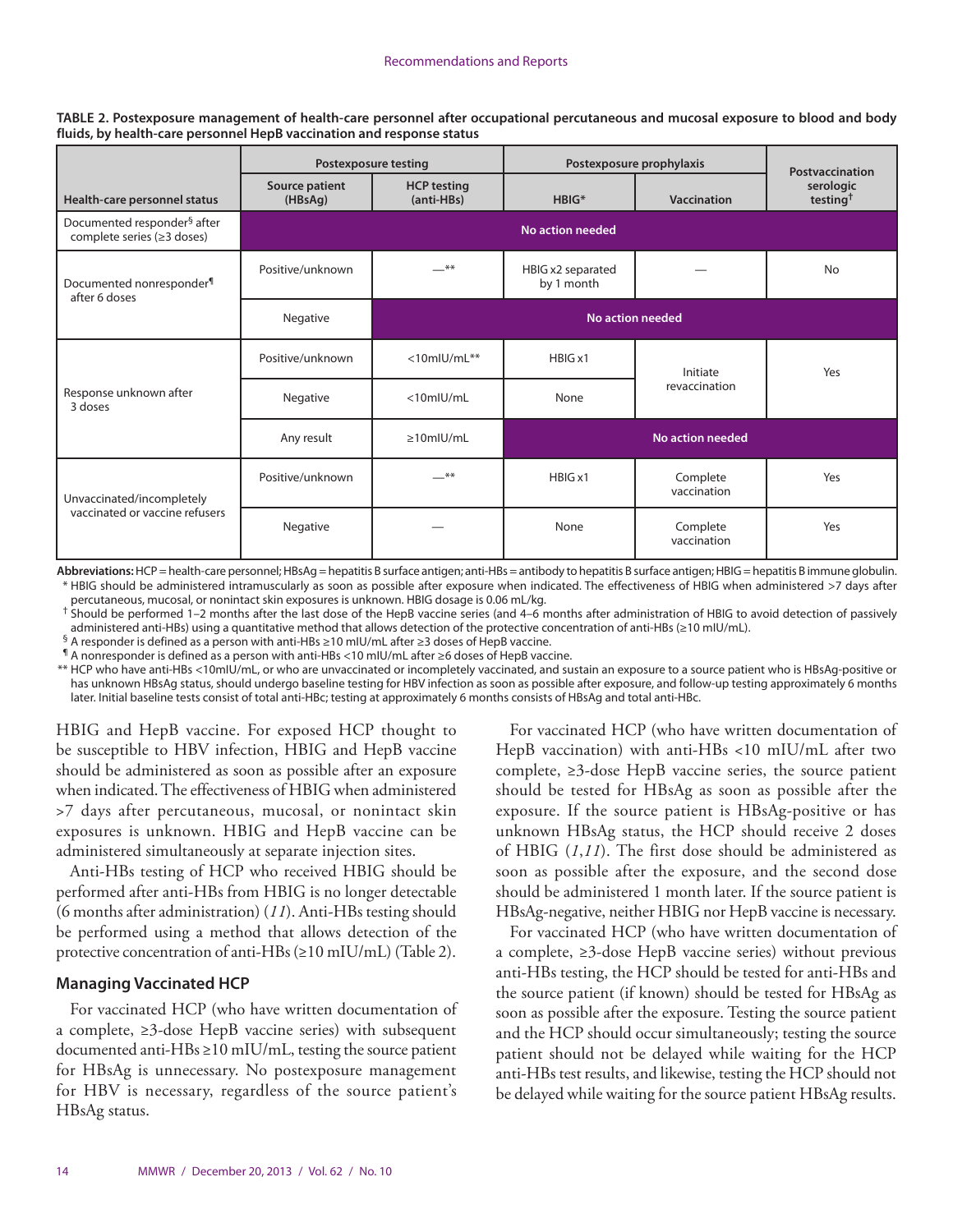- If the HCP has anti-HBs <10 mIU/mL and the source patient is HBsAg-positive or has unknown HBsAg status, the HCP should receive 1 dose of HBIG and be revaccinated as soon as possible after the exposure. The HCP should then receive the second 2 doses to complete the second HepB vaccine series (6 doses total when accounting for the original 3-dose series) according to the vaccination schedule. To document the HCP's vaccine response status for future exposures, anti-HBs testing should be performed 1–2 months after the last dose of vaccine.
- If the HCP has anti-HBs <10 mIU/mL and the source patient is HBsAg-negative, the HCP should receive an additional HepB vaccine dose, followed by repeat anti-HBs testing 1–2 months later. HCP whose anti-HBs remains <10 mIU/mL should undergo revaccination with 2 more doses (6 doses total when accounting for the original 3-dose series). To document the HCP's vaccine response status for future exposures, anti-HBs testing should be performed 1–2 months after the last dose of vaccine.
- • If the HCP has anti-HBs ≥10 mIU/mL at the time of the exposure, no postexposure HBV management is necessary, regardless of the source patient's HBsAg status.

## **Managing HCP Who Lack Documentation of Vaccination, are Unvaccinated or Incompletely Vaccinated**

For unvaccinated or incompletely vaccinated HCP (including those who refused vaccination), the source patient should be tested for HBsAg as soon as possible after the exposure. Testing unvaccinated or incompletely vaccinated HCP for anti-HBs is not necessary and is potentially misleading, because anti-HBs ≥10 mIU/mL as a correlate of vaccine-induced protection has only been determined for persons who have completed an approved vaccination series (*15*,*42*).

- If the source patient is HBsAg-positive or has unknown HBsAg status, the HCP should receive 1 dose of HBIG and 1 dose of HepB vaccine administered as soon as possible after the exposure. The HCP should complete the HepB vaccine series according to the vaccination schedule. To document the HCP's vaccine response status for future exposures, anti-HBs testing should be performed approximately 1–2 months after the last dose of vaccine. Because anti-HBs testing of HCP who received HBIG should be performed after anti-HBs from HBIG is no longer detectable (6 months after administration), it will likely be necessary to defer anti-HBs testing for a period longer than 1–2 months after the last vaccine dose.
	- HCP with anti-HBs ≥10 mIU/mL after receipt of the primary vaccine series are considered immune. Immunocompetent persons have long-term protection

and do not need further periodic testing to assess anti-HBs levels.

- HCP with anti-HBs <10 mIU/mL after receipt of the primary series should be revaccinated. For these HCP, administration of a second complete 3-dose series on an appropriate schedule, followed by anti-HBs testing 1–2 months after the third dose, usually is more practical than conducting serologic testing after each additional dose of vaccine. To document the HCP's vaccine response status for future exposures, anti-HBs testing should be performed 1–2 months after the last dose of vaccine.
- If the source patient is HBsAg-negative, the HCP should complete the HepB vaccine series according to the vaccination schedule. To document the HCP's vaccine response status for future exposures, anti-HBs testing should be performed approximately 1–2 months after the last dose of vaccine.
	- HCP with anti-HBs ≥10 mIU/mL after receipt of the primary vaccine series are considered immune. Immunocompetent persons have long-term protection and do not need further periodic testing to assess anti-HBs levels.
	- HCP with anti-HBs <10 mIU/mL after receipt of the primary series should be revaccinated. For these HCP, administration of a second complete 3-dose series on an appropriate schedule, followed by anti-HBs testing 1–2 months after the third dose, usually is more practical than conducting serologic testing after each additional dose of vaccine. To document the HCP's vaccine response status for future exposures, anti-HBs testing should be performed 1–2 months after the last dose of vaccine.

# **Testing of HCP Exposed to an HBsAg-Positive or Unknown Source**

HCP who have anti-HBs <10 mIU/mL, or who are unvaccinated or incompletely vaccinated, and who sustain a percutaneous, mucosal, or nonintact skin exposure to a source patient who is HBsAg-positive or has unknown HBsAg status should undergo baseline testing for HBV infection as soon as possible after the exposure, and follow-up testing approximately 6 months later. Testing immediately after the exposure should consist of total anti-HBc, and follow-up testing approximately 6 months later should consist of HBsAg and total anti-HBc.

HCP exposed to a source patient who is HBsAg-positive or has unknown HBsAg status do not need to take special precautions to prevent secondary transmission during the follow-up period; however, they should refrain from donating blood, plasma, organs, tissue, or semen (*1*). The exposed HCP does not need to modify sexual practices or refrain from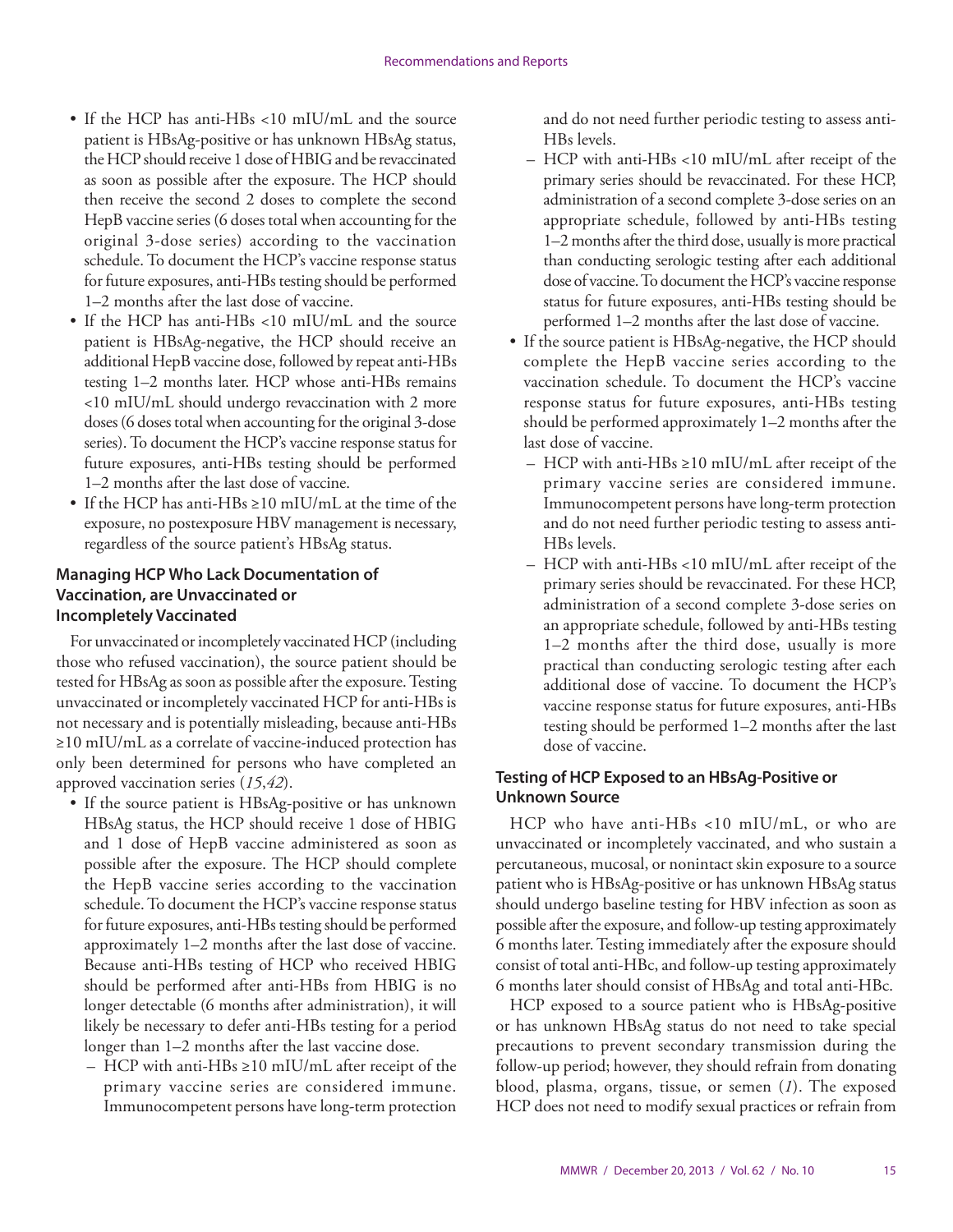<span id="page-17-0"></span>becoming pregnant (*1*). If an exposed HCP is breast feeding, she does not need to discontinue (*1*). No modifications to an exposed HCP's patient-care responsibilities are necessary to prevent transmission to patients based solely on exposure to a source patient who is HBsAg-positive or has unknown HBsAg status.

#### **Vaccine Nonresponders**

Vaccinated HCP whose anti-HBs remains <10 mIU/mL after revaccination (i.e., after receiving a total of 6 doses) should be tested for HBsAg and anti-HBc to determine infection status. Those determined not to be HBV infected (vaccine nonresponders) should be considered susceptible to HBV infection. No specific work restrictions are recommended for vaccine nonresponders (*91*).

#### **Documentation**

Health-care institutions should maintain records, ideally electronic records that are easily retrievable following exposures, of documented vaccination histories and serologic test results for reference in managing occupational exposures, and to provide to other health-care institutions if requested by the HCP. The vaccination information should be entered into an IIS accepting records from adult vaccination, if available. HCP should be provided a copy of HepB vaccination and anti-HBs testing results and encouraged to keep them with their personal health records so they can readily be made available to future employers.

## **HCP with HBV Infection**

HCP who are positive for HBsAg should be counseled how to prevent HBV transmission to others and referred for further evaluation (*92*). Those who perform exposure-prone procedures should be advised regarding the procedures they can perform safely as per updated CDC recommendations for the management of HBsAg-positive health-care providers and students (*11,13*). Chronic hepatitis B infection in itself should not preclude the practice or study of medicine, surgery, dentistry, or allied health professions (*13*).

# **Future Studies**

National surveillance systems to accurately assess the burden of hepatitis B among HCP and health-care facility databases tracking occupational exposures among HCP are important for monitoring the changing epidemiology of occupationally acquired HBV infections and other bloodborne pathogens. Systems and databases could ideally be electronically linked to employee health records and should include results that identify HepB vaccine responders and nonresponders, the nature and HBV status of the exposure source and postexposure management, and the HCP's anti-HBs level. Appropriate safeguards should be in place to protect the privacy of the health information. Data collection should be representative of HCP in a variety of settings (e.g., acute care, long-term care, and dialysis), including settings with frequent staff turnover. Studies assessing HBV transmission among all HCP exposed to an HBsAg-positive source, regardless of vaccination history or anti-HBs levels, approximately 6 months after an exposure will help to inform duration of vaccine protection. Surveillance activities for acute hepatitis B infection should continue to ascertain occupation among cases, in addition to HepB vaccination history. Long-term follow-up studies assessing disease incidence and duration of anti-HBs among persons vaccinated as infants and older adults, including persons who received booster doses subsequent to the primary vaccine series and persons from HBV-endemic areas, also might provide information on duration of vaccine-induced protection. Other subject areas that would benefit from research include efficacy and cost-effectiveness of antiviral agents for postexposure prophylaxis, immunogenicity of higher dosage or new vaccines for revaccinating vaccine nonresponders, and an examination of the future role of postexposure hepatitis B virus deoxyribonucleic acid (HBV DNA) testing.

#### **Acknowledgments**

The following persons were consulted during the drafting of these recommendations: Thomas J. Hoerger, PhD, Christina Ludlow-Bradley, Research Triangle Institute, International, Durham, North Carolina; Henry Roberts, PhD, Emily Smith, MPH, Steven Veselsky, MPH, National Center for HIV/AIDS, Viral Hepatitis, STD, and TB Prevention; Donna Weaver, RN, National Center for Immunization and Respiratory Diseases; Tara MacCannell, PhD, Ronda Sinkowitz-Cochran, MPH, National Center for Emerging and Zoonotic Infectious Diseases.

#### **References**

- 1. US Public Health Service. Updated U.S. Public Health Service guidelines for the management of occupational exposures to HBV, HCV, and HIV and recommendations for postexposure prophylaxis. MMWR 2001;29:50(No. RR-11).
- 2. Rosenberg JL, Jones DP, Lipitz LR, Kirsner JB. Viral hepatitis: an occupational hazard to surgeons. JAMA 1973;223:395–400.
- 3. Trinkoff AM, Le R, Geiger-Brown J, Lipscomb J. Work schedule, needle use, and needlestick injuries among registered nurses. Infect Control Hosp Epidemiol 2007;28:156–64.
- 4. Beltrami EM, Williams IT, Shapiro CN, Chamberland ME. Risk and management of blood-borne infections in health care workers. Clin Microbiol Rev 2000;13:385–407.
- 5. CDC. Recommendation of the Immunization Practices Advisory Committee (ACIP). Inactivated hepatitis B virus vaccine. MMWR 1982;31:317–22, 27–8.
- 6. Averhoff F, Mahoney F, Coleman P, et al. Immunogenicity of hepatitis B vaccines. Implications for persons at occupational risk of hepatitis B virus infection. Am J Prev Med 1998;15:1–8.
- 7. Hadler SC, Francis DP, Maynard JE, et al. Long-term immunogenicity and efficacy of hepatitis B vaccine in homosexual men. N Engl J Med 1986;315:209–14.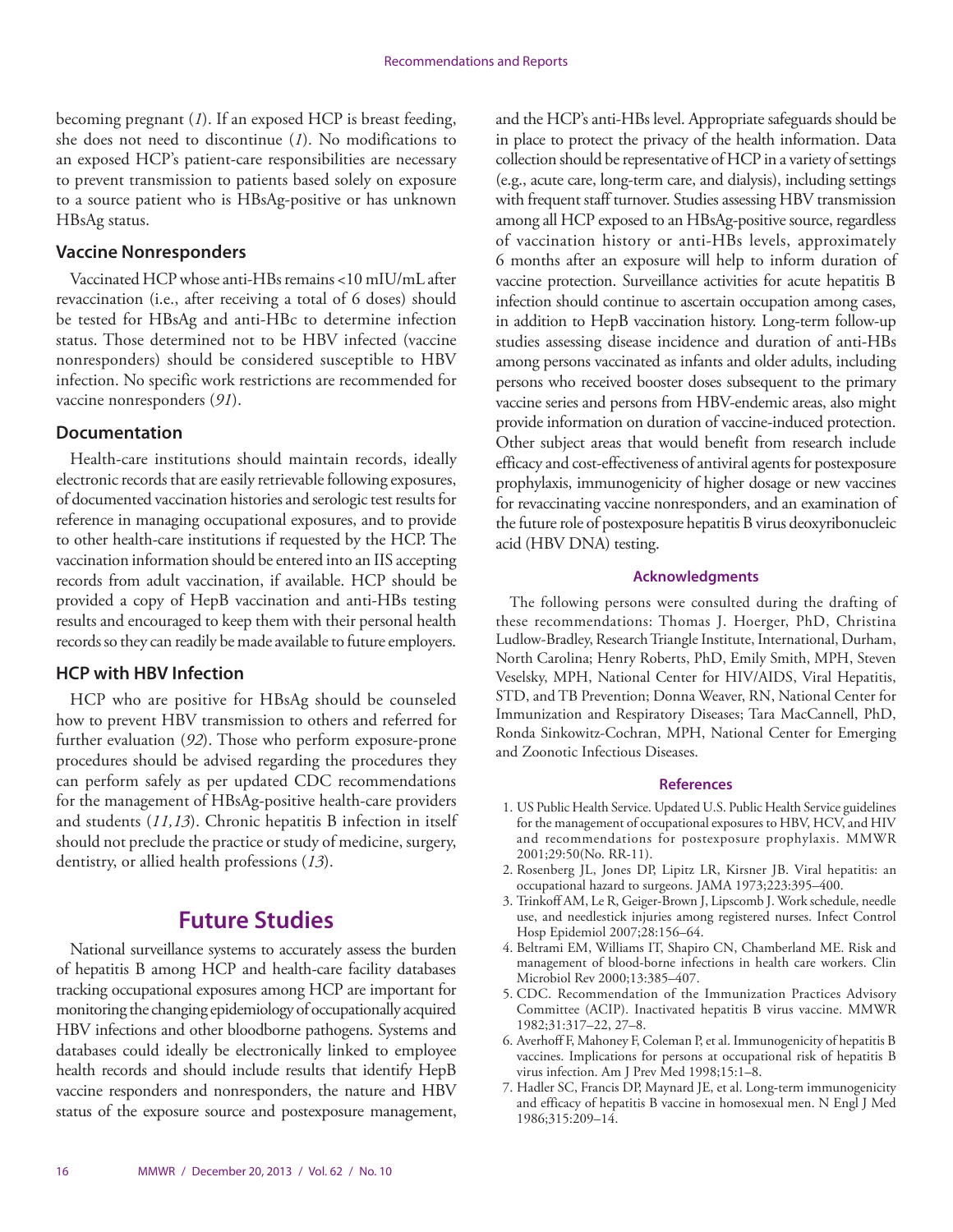- 8. CDC. Update on adult immunization: recommendations of the Advisory Committee on Immunization Practices (ACIP). MMWR 1991; 40(No. RR-12).
- 9. CDC. Immunization of health-care workers: recommendations of the Advisory Committee on Immunization Practices (ACIP) and the Hospital Infection Control Practices Advisory Committee (HICPAC). MMWR 1997;46(No. RR-18).
- 10. CDC. Viral hepatitis statistics and surveillance. Available at [http://](http://www.cdc.gov/hepatitis/statistics/index.htm) [www.cdc.gov/hepatitis/statistics/index.htm](http://www.cdc.gov/hepatitis/statistics/index.htm).
- 11. CDC. Immunization of health-care personnel: recommendations of the Advisory Committee on Immunization Practices (ACIP). MMWR 2011;60(No. RR-7).
- 12. CDC. Recommendations for identification and public health management of persons with chronic hepatitis B virus infection. MMWR 2008; 57(No. RR-8).
- 13. CDC. Updated CDC recommendations for the management of hepatitis B virus-infected health-care providers and students. MMWR 2012;61(No. RR-3).
- 14. CDC. Updated US Public Health Service guidelines for the management of occupational exposures to HIV and recommendations for postexposure prophylaxis. MMWR 2005;54(No. RR-9).
- 15. CDC. A comprehensive immunization strategy to eliminate transmission of hepatitis B virus infection in the United States: recommendations of the Advisory Committee on Immunization Practices (ACIP) part II: immunization of adults. MMWR 2006;55(No. RR-16); quiz.
- 16. CDC. Hepatitis B virus: a comprehensive strategy for eliminating transmission in the United States through universal childhood vaccination: recommendations of the Advisory Committee on Immunization Practices (ACIP). MMWR 1991;40(No. RR-13).
- 17. CDC. 2012 Case definitions: Nationally notifiable conditions infectious and non-infectious cases. Atlanta, GA: CDC; 2012.
- 18. Hyams KC. Risks of chronicity following acute hepatitis B virus infection: a review. Clin Infect Dis 1995;20:992–1000.
- 19. Wasley A, Kruszon-Moran D, Kuhnert W, et al. The prevalence of hepatitis B virus infection in the United States in the era of vaccination. J Infect Dis 2010;202:192–201.
- 20. Ly KN, Xing J, Klevens RM, et al. The increasing burden of mortality from viral hepatitis in the United States between 1999 and 2007. Ann Intern Med 2012;156:271–8.
- 21. CDC. National, state, and local area vaccination coverage among children aged 19–35 months—United States, 2011. MMWR 2012;61:689–96.
- 22. CDC. National and state vaccination coverage among adolescents aged 13–17 years—United States, 2011. MMWR 2012;61:671–7.
- 23. CDC. Noninfluenza vaccination coverage among adults—United States, 2011. MMWR 2013;62:66–72.
- 24. Bond WW, Favero MS, Petersen NJ, et al. Survival of hepatitis B virus after drying and storage for one week. Lancet 1981;1:550–1.
- 25. Garibaldi RA, Hatch FE, Bisno AL, Hatch MH, Gregg MB. Nonparenteral serum hepatitis: report of an outbreak. JAMA 1972;220:963–6.
- 26. Werner BG, Grady GF. Accidental hepatitis-B-surface-antigen-positive inoculations: use of e antigen to estimate infectivity. Ann Intern Med 1982;97:367–9.
- 27. US Department of Labor. Occupational Health and Safety Administration. Available at <http://www.osha.gov>.
- 28. University of Virginia Health System. International healthcare worker safety center. Available at [http://www.healthsystem.virginia.edu/pub/](http://www.healthsystem.virginia.edu/pub/epinet/home.html) [epinet/home.html.](http://www.healthsystem.virginia.edu/pub/epinet/home.html)
- 29. Boal WL, Leiss JK, Sousa S, et al. The national study to prevent blood exposure in paramedics: exposure reporting. Am J Ind Med 2008;51:213–22.
- 30. Gershon RR, Pearson JM, Sherman MF, et al. The prevalence and risk factors for percutaneous injuries in registered nurses in the home health care sector. Am J Infect Control 2009;37:525–33.
- 31. Gershon RR, Qureshi KA, Pogorzelska M, et al. Non-hospital based registered nurses and the risk of bloodborne pathogen exposure. Ind Health 2007;45:695–704.
- 32. Lipscomb J, Sokas R, McPhaul K, et al. Occupational blood exposure among unlicensed home care workers and home care registered nurses: are they protected? Am J Ind Med 2009;52:563–70.
- 33. Dement JM, Epling C, Ostbye T, Pompeii LA, Hunt DL. Blood and body fluid exposure risks among health care workers: results from the Duke Health and Safety Surveillance System. Am J Ind Med 2004; 46:637–48.
- 34. CDC. 2000–2012 exposure logs at three healthcare systems in the United States. Personal Communication, Sarah Schillie.
- 35. Wang S, editor. Hepatitis B collaborative care model: implementation at a community health center. Healthfirst 2011 fall symposium integrating healthcare: planning and systems to improve health outcomes; 2011.
- 36. Hadler SC, Margolis HS. Hepatitis B immunization: vaccine types, efficacy, and indications for immunization. Curr Clin Top Infect Dis 1992;12:282–308.
- 37. Stratton K, Ford A, Rusch E, Clayton EW. Adverse effects of vaccines: evidence and causality. Washington, DC: The National Academies Press; 2012.
- 38. Ayoola EA, Johnson AO. Hepatitis B vaccine in pregnancy: immunogenicity, safety and transfer of antibodies to infants. Int J Gynaecol Obstet 1987; 25:297–301.
- 39. Levy M, Koren G. Hepatitis B vaccine in pregnancy: maternal and fetal safety. Am J Perinatol 1991;8:227–32.
- 40. Leuridan E, Van Damme P. Hepatitis B and the need for a booster dose. Clin Infect Dis 2011;53:68–75.
- 41. McMahon BJ, Dentinger CM, Bruden D, et al. Antibody levels and protection after hepatitis B vaccine: results of a 22-year follow-up study and response to a booster dose. J Infect Dis 2009;200:1390–6.
- 42. Jack AD, Hall AJ, Maine N, Mendy M, Whittle HC. What level of hepatitis B antibody is protective? J Infect Dis 1999;179:489–92.
- 43. Alikaşifoğlu M, Cullu F, Kutlu T, et al. Comparison study of the immunogenicity of different types and dosages of recombinant hepatitis B vaccine in healthy neonates. J Trop Pediatr 2001;47:60-2.
- 44. Goldfarb J, Baley J, Medendorp SV, et al. Comparative study of the immunogenicity and safety of two dosing schedules of Engerix-B hepatitis B vaccine in neonates. Pediatr Infect Dis J 1994;13:18–21.
- 45. Schillie SF, Murphy TV. Seroprotection after recombinant hepatitis B vaccination among newborn infants: a review. Vaccine 2013;31:2506–16.
- 46. Bouter KP, Diepersloot RJ, Wismans PJ, et al. Humoral immune response to a yeast-derived hepatitis B vaccine in patients with type 1 diabetes mellitus. Diabet Med 1992;9:66–9.
- 47. Weber DJ, Rutala WA, Samsa GP, Santimaw JE, Lemon SM. Obesity as a predictor of poor antibody response to hepatitis B plasma vaccine. JAMA 1985;254:3187–9.
- 48. Wood RC, MacDonald KL, White KE, et al. Risk factors for lack of detectable antibody following hepatitis B vaccination of Minnesota health care workers. JAMA 1993;270:2935–9.
- 49. Dentinger CM, McMahon BJ, Butler JC, et al. Persistence of antibody to hepatitis B and protection from disease among Alaska natives immunized at birth. Pediatr Infect Dis J 2005;24:786–92.
- 50. Hammitt LL, Hennessy TW, Fiore AE, et al. Hepatitis B immunity in children vaccinated with recombinant hepatitis B vaccine beginning at birth: a follow-up study at 15 years. Vaccine 2007;25:6958–64.
- 51. Middleman AB, Baker C, Hu DJ, et al. Duration of immunity from hepatitis B vaccine administered soon after birth among 16 to 19 year old youth in the United States. Presented to the Pediatric Academic Societies, Boston, MA, April 29, 2012.
- 52. Petersen KM, Bulkow LR, McMahon BJ, et al. Duration of hepatitis B immunity in low risk children receiving hepatitis B vaccinations from birth. Pediatr Infect Dis J 2004;23:650–5.
- 53. Samandari T, Fiore AE, Negus S, et al. Differences in response to a hepatitis B vaccine booster dose among Alaskan children and adolescents vaccinated during infancy. Pediatrics 2007;120:e373–81.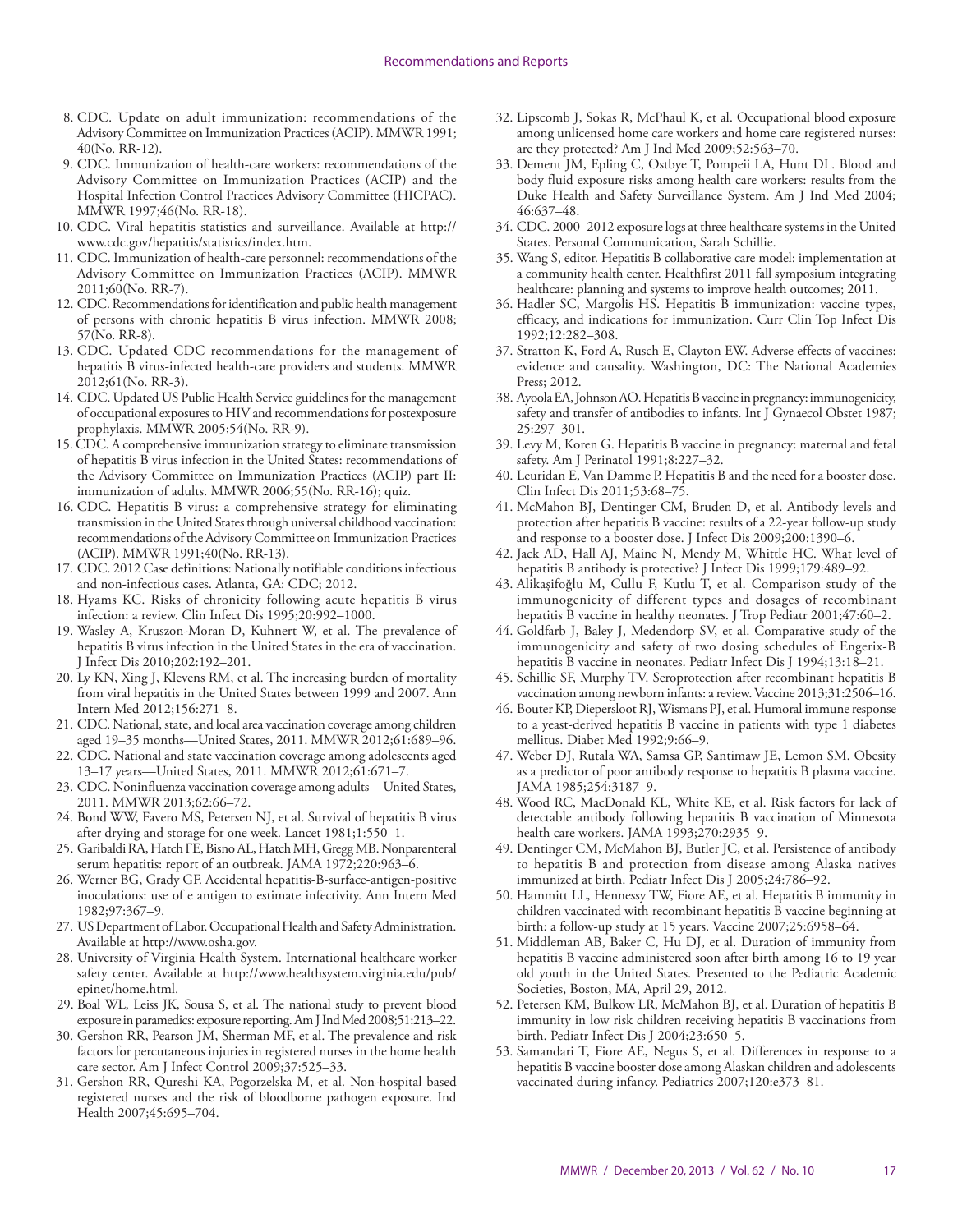- 54. Advisory Committee on Immunization Practices. Reilly M. Evidence for cost-effectiveness analysis: non-cost related model inputs. Atlanta, Georgia: CDC; 2012. Available at [http://www.cdc.gov/vaccines/acip/](http://www.cdc.gov/vaccines/acip/meetings/downloads/min-archive/min-jun12.pdf) [meetings/downloads/min-archive/min-jun12.pdf](http://www.cdc.gov/vaccines/acip/meetings/downloads/min-archive/min-jun12.pdf).
- 55. Funderburke PL, Spencer L. Hepatitis B immunity in high risk health care workers. Seven years post vaccination. AAOHN J 2000;48:325–30.
- 56. McMahon B, editor. 30 year follow-up after Hepatitis B vaccination in adults and children. Technical Viral Hepatitis Prevention Board meeting; Milan, Italy; 2011.
- 57. McMahon BJ, Bruden DL, Petersen KM, et al. Antibody levels and protection after hepatitis B vaccination: results of a 15-year follow-up. Ann Intern Med 2005;142:333–41.
- 58. Spradling PR, Williams RE, Xing J, Soyemi K, Towers J. Serologic testing for protection against hepatitis B virus infection among students at a health sciences university in the United States. Infect Control Hosp Epidemiol 2012;33:732–6.
- 59. Stevens CE, Toy PT, Taylor PE, Lee T, Yip HY. Prospects for control of hepatitis B virus infection: implications of childhood vaccination and long-term protection. Pediatrics 1992;90:170–3.
- 60. Tohme RA, Ribner B, Huey MJ, Spradling PR. Hepatitis B vaccination coverage and documented seroprotection among matriculating healthcare students at an academic institution in the United States. Infect Control Hosp Epidemiol 2011;32:818–21.
- 61. Watson B, West DJ, Chilkatowsky A, Piercy S, Ioli VA. Persistence of immunologic memory for 13 years in recipients of a recombinant hepatitis B vaccine. Vaccine 2001;19:3164-8.
- 62. Williams JL, Christensen CJ, McMahon BJ, et al. Evaluation of the response to a booster dose of hepatitis B vaccine in previously immunized healthcare workers. Vaccine 2001;19:4081–5.
- 63. Poovorawan Y, Chongsrisawat V, Theamboonlers A, et al. Evidence of protection against clinical and chronic hepatitis B infection 20 years after infant vaccination in a high endemicity region. J Viral Hepat 2011; 18:369–75.
- 64. Zhu CL, Liu P, Chen T, et al. Presence of immune memory and immunity to hepatitis B virus in adults after neonatal hepatitis B vaccination. Vaccine 2011;29:7835–41.
- 65. Byrd KB, Lu PJ, Murphy TV. Hepatitis B vaccination coverage among healthcare personnel in the United States. Public Health Rep 2013;128:498–509.
- 66. CDC. Healthy people topics and objectives index. Available at [http://](http://www.healthypeople.gov/2020/topicsobjectives2020/default.aspx) [www.healthypeople.gov/2020/topicsobjectives2020/default.aspx](http://www.healthypeople.gov/2020/topicsobjectives2020/default.aspx).
- 67. CDC. Harriman K. Survey administered to infection preventionists in California healthcare institutions. Atlanta, GA: CDC; 2012.
- 68. Clemens R, Sanger R, Kruppenbacher J, et al. Booster immunization of low- and non-responders after a standard three dose hepatitis B vaccine schedule–results of a post-marketing surveillance. Vaccine 1997;15:349–52.
- 69. Craven DE, Awdeh ZL, Kunches LM, et al. Nonresponsiveness to hepatitis B vaccine in health care workers. Results of revaccination and genetic typings. Ann Intern Med 1986;105:356–60.
- 70. Bertino JS Jr, Tirrell P, Greenberg RN, et al. A comparative trial of standard or high-dose S subunit recombinant hepatitis B vaccine versus a vaccine containing S subunit, pre-S1, and pre-S2 particles for revaccination of healthy adult nonresponders. J Infect Dis 1997;175:678-81.
- 71. Goldwater PN. Randomized, comparative trial of 20 micrograms vs 40 micrograms Engerix B vaccine in hepatitis B vaccine non-responders. Vaccine 1997;15:353–6.
- 72. Alter MJ, Hadler SC, Margolis HS, et al. The changing epidemiology of hepatitis B in the United States: need for alternative vaccination strategies. JAMA 1990;263:1218–22.
- 73. Osterholm MT, Garayalde SM. Clinical viral hepatitis B among Minnesota hospital personnel: results of a ten-year statewide survey. JAMA 1985;254:3207–12.
- 74. Tosti ME, editor. Breakthrough HBV infections in vaccinated people: a ten-year surveillance study in Italy. Technical Viral Hepatitis Prevention Board meeting. Milan, Italy; 2011.
- 75. CDC. Assessment of Hepatitis B vaccination history among healthcare personnel with acute Hepatitis B. CDC Surveillance Project; 2012.
- 76. CDC. Immunization Information Systems. Available at [http://www.cdc.gov/](http://www.cdc.gov/vaccines/programs/iis/index.html) [vaccines/programs/iis/index.html](http://www.cdc.gov/vaccines/programs/iis/index.html).
- 77. CDC. Immunization Information Systems. Personal communication, Gary Urquhart; 2012.
- 78. Shi Z, Li X, Ma L, Yang Y. Hepatitis B immunoglobulin injection in pregnancy to interrupt hepatitis B virus mother-to-child transmission-a meta-analysis. Int J Infect Dis 2010;14:e622–34.
- 79. Beasley RP, Hwang LY, Lee GC, et al. Prevention of perinatally transmitted hepatitis B virus infections with hepatitis B virus infections with hepatitis B immune globulin and hepatitis B vaccine. Lancet 1983;2:1099–102.
- 80. Stevens CE, Toy PT, Tong MJ, et al. Perinatal hepatitis B virus transmission in the United States: prevention by passive-active immunization. JAMA 1985;253:1740–5.
- 81. Beasley RP, Hwang LY, Stevens CE, et al. Efficacy of hepatitis B immune globulin for prevention of perinatal transmission of the hepatitis B virus carrier state: final report of a randomized double-blind, placebocontrolled trial. Hepatology 1983;3:135–41.
- 82. Grady GF, Lee VA, Prince AM, et al. Hepatitis B immune globulin for accidental exposures among medical personnel: final report of a multicenter controlled trial. J Infect Dis 1978;138:625–38.
- 83. Prince AM, Szmuness W, Mann MK, et al. Hepatitis B immune globulin: final report of a controlled, multicenter trial of efficacy in prevention of dialysis-associated hepatitis. J Infect Dis 1978;137:131–44.
- 84. Prince AM, Szmuness W, Mann MK, et al. Hepatitis B "immune" globulin: effectiveness in prevention of dialysis-associated hepatitis. N Engl J Med 1975;293:1063–7.
- 85. Seeff LB, Wright EC, Zimmerman HJ, et al. Type B hepatitis after needlestick exposure: prevention with hepatitis B immune globulin. Final report of the Veterans Administration Cooperative Study. Ann Intern Med 1978;88:285–93.
- 86. Seeff LB, Zimmerman HJ, Wright EC, et al. A randomized, double blind controlled trial of the efficacy of immune serum globulin for the prevention of post-transfusion hepatitis: a Veterans Administration cooperative study. Gastroenterology 1977;72:111–21.
- 87. Krugman S, Giles JP, Hammond J. Viral hepatitis, type B (MS-2 strain) prevention with specific hepatitis B immune serum globulin. JAMA 1971;218:1665–70.
- 88. Wauters JP, Leski M. Delayed hepatitis after treatment with hepatitis B immune serum globulin. BMJ 1976;2:19–20.
- 89. Zhou F, Euler GL, McPhee SJ, et al. Economic analysis of promotion of hepatitis B vaccinations among Vietnamese-American children and adolescents in Houston and Dallas. Pediatrics 2003;111:1289–96.
- 90. CDC. Guideline for infection control in health care personnel, 1998. Available at [http://www.cdc.gov/hicpac/pdf/infectcontrol98.pdf.](http://www.cdc.gov/hicpac/pdf/infectcontrol98.pdf)
- 91. Bolyard EA, Tablan OC, Williams WW, et al. Guideline for infection control in healthcare personnel, 1998: Hospital Infection Control Practices Advisory Committee. Infect Control Hosp Epidemiol 1998;19:407–63.
- 92. Enfield KB, Sharapov U, Hall KK, et al. Transmission of hepatitis B virus from an orthopedic surgeon with a high viral load. Clin Infect Dis 2013;56:218–24.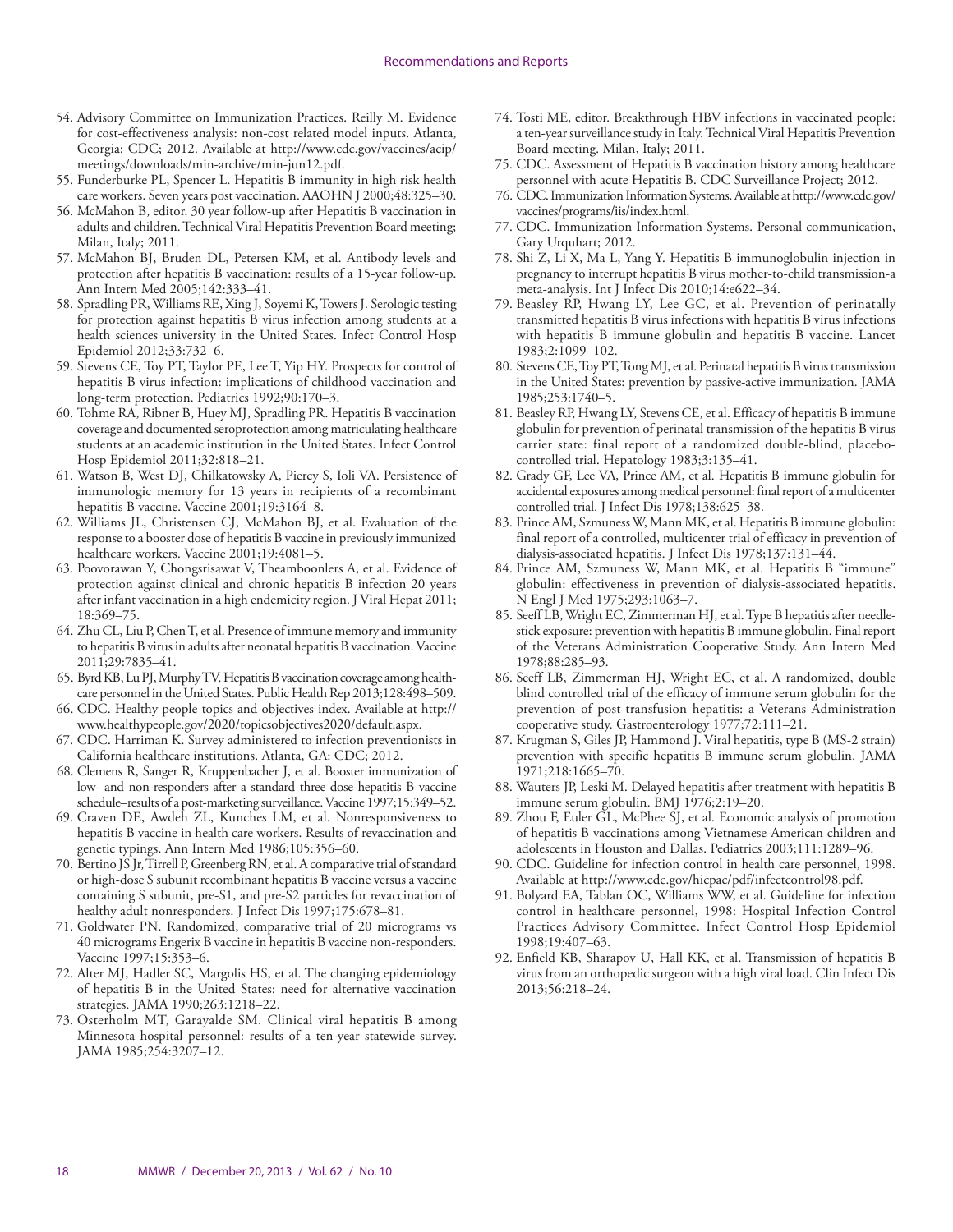#### **Expert Panel Members**

Douglas Campos-Outcalt, MD, University of Arizona College of Medicine, Phoenix, Arizona; Alexis Elward, MD, Washington University School of Medicine, St Louis, Missouri; Kathleen Harriman, PhD, California Department of Public Health, Richmond, California; Samuel Katz, MD, Duke University, Durham, North Carolina; Harry Keyserling, MD, Emory University School of Medicine, Atlanta, Georgia; Thomas Koinis, MD, Duke University, Oxford, North Carolina; Susan Lett, MD, Massachusetts Department of Public Health, Boston, Massachusetts; Brian McMahon, MD, Alaska Native Tribal Health Consortium, Anchorage, Alaska; Amy Middleman, MD, Baylor College of Medicine, Houston, Texas; David A. Nace, MD, American Medical Directors Association, Columbia, Maryland; Mark Sawyer, MD, University of California at San Diego, California; Brenna Simons, PhD, Alaska Native Tribal Health Consortium, Anchorage, Alaska; Jonathan Temte, MD, PhD, University of Wisconsin School of Medicine and Public Health, Madison, Wisconsin; James Turner, MD, University of Virginia School of Medicine, Charlottesville, Virginia; David Weber, MD, Society for Healthcare Epidemiology of America, University of North Carolina, Chapel Hill, North Carolina; Marion Major, PhD, Food and Drug Administration, Bethesda, Maryland; Marie A. de Perio, MD, National Institute for Occupational Safety and Health; Geoff Beckett, PA-C, Kathy Byrd, MD, Scott Holmberg, MD, Trudy V. Murphy, MD, Sarah Schillie, MD, Philip Spradling, MD, Eyasu Teshale, MD, Fujie Xu, MD, National Center for HIV/AIDS, Viral Hepatitis, STD, and TB Prevention; Erin Kennedy, DVM, National Center for Immunization and Respiratory Diseases; David Kuhar, MD, Cindy Weinbaum, MD, National Center for Emerging and Zoonotic Infectious Diseases.

#### **Disclosure of Competing Interests**

The developers of these guidelines wish to disclose that they have no financial interests or other relationships with the manufacturers of commercial products or suppliers of commercial services related to vaccines including any related to hepatitis B vaccines, with the following exceptions: David Weber, MD, wishes to disclose that he served as a consultant and on a speakers' bureau, whether paid or unpaid (e.g., travel related reimbursement, honoraria), for the following vaccine manufacturers: Merck, Sanofi, and Pfizer pharmaceutical companies. Amy B. Middleman, MD, also wishes to disclose that she received grant funding from the following pharmaceutical companies: MedImmune, Sanofi, and Merck.